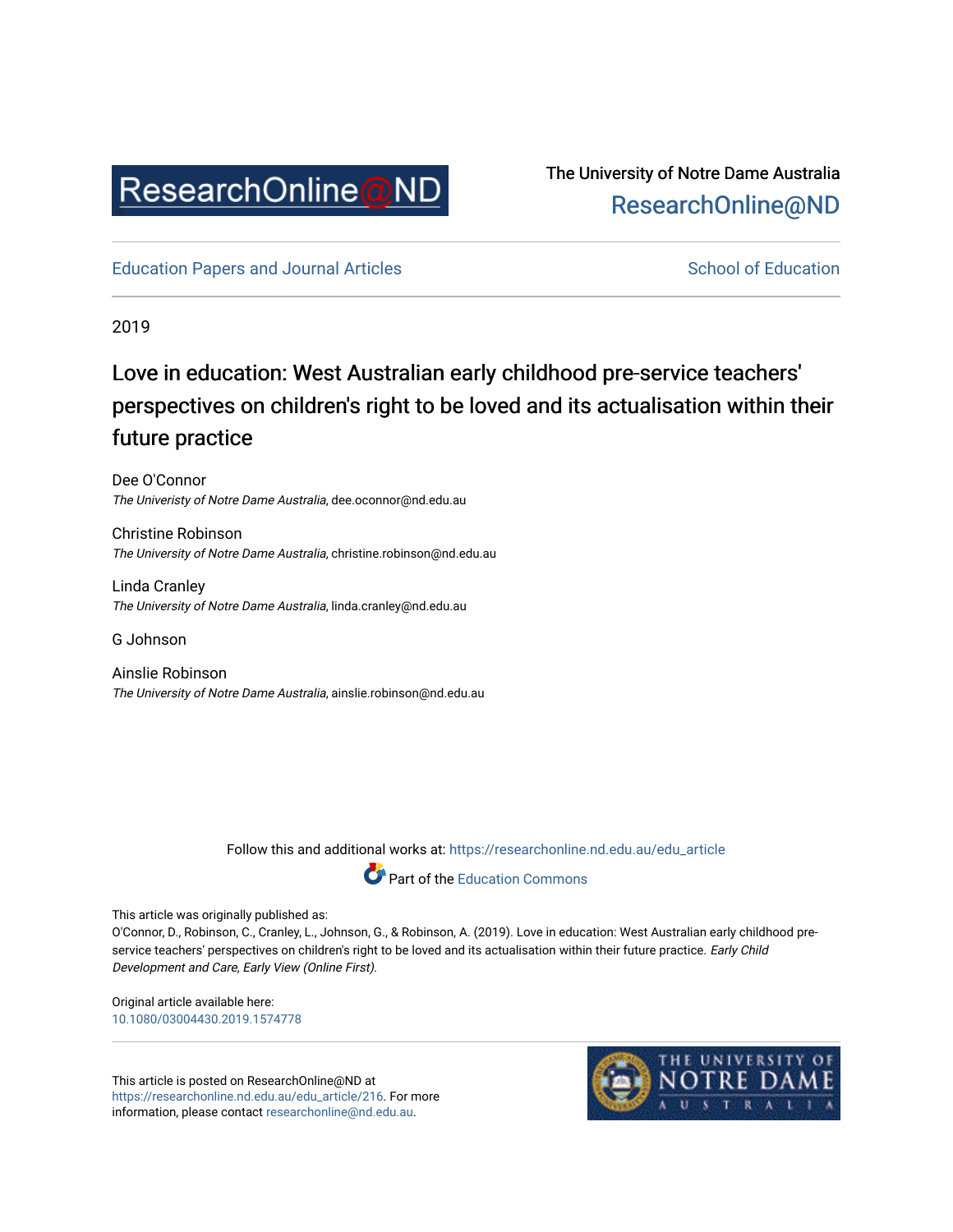This is an Author's Original Manuscript of an article published by Taylor & Francis Group in *Early Child Development and Care* on 2 February 2019**,** available online**:** <https://www.tandfonline.com/doi/full/10.1080/03004430.2019.1574778>

O'Connor, D., Robinson, C., Cranley, L., Johnson, G., and Robinson, A. (2019). Love in education: West Australian early childhood pre-service teachers' perspectives on children's right to be loved and its actualization within their future practice. *Early Child Development and Care, Early View Online First*. doi: 10.1080/03004430.2019.1574778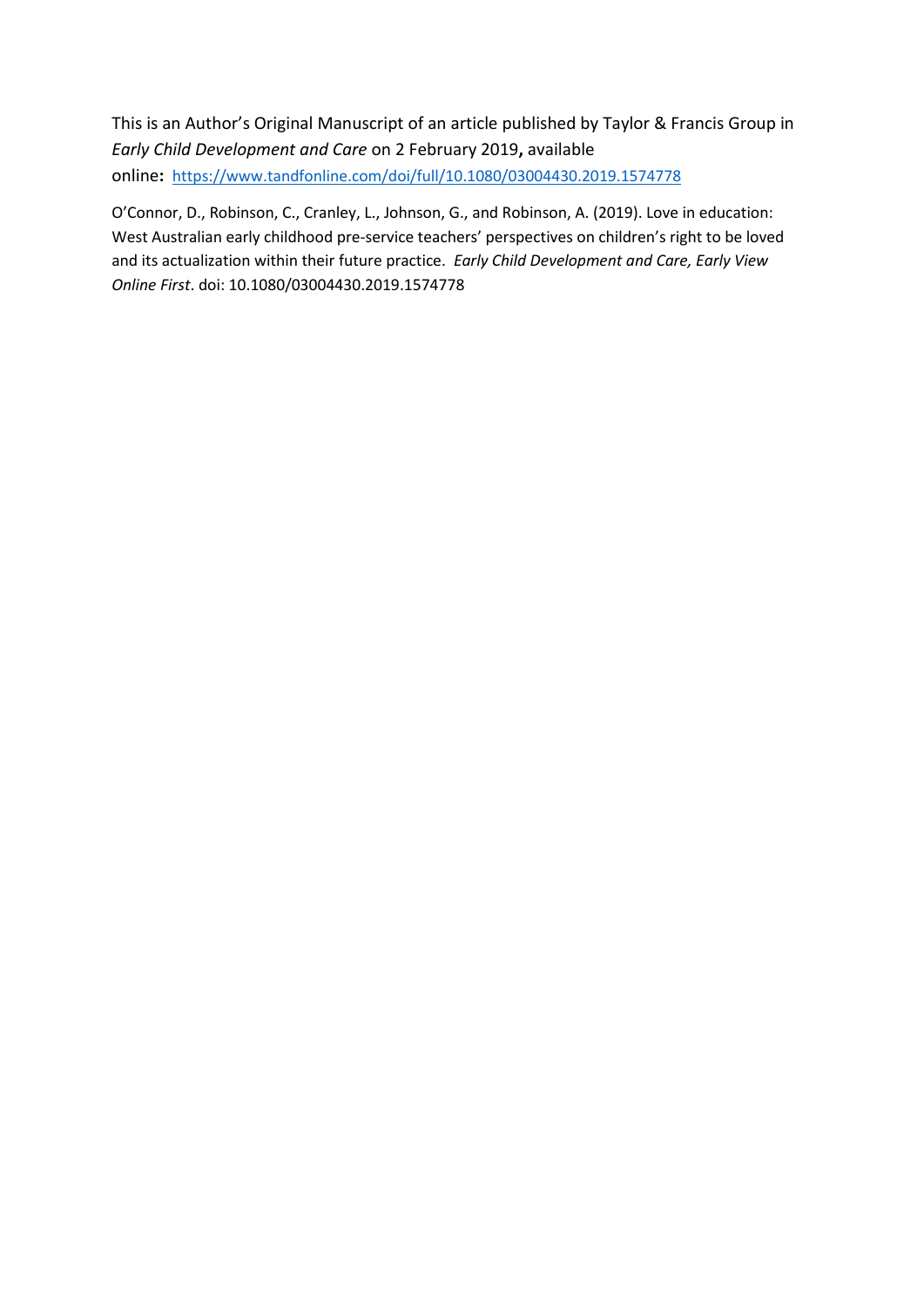# **Love in education: West Australian early childhood pre-service teachers' perspectives on children's right to be loved and its actualisation within their future practice.**

O'Connor, D., Robinson, C., Cranley, L., Johnson, G. and Robinson, A.

#### **Abstract**

Children's right to love is a recognised fundamental human need set down within the 1992 *United Nations Convention on the Rights of the Child*. This recognition stems from an acknowledgement that the Early Years of Development are emotionally driven (Degotardi, & Sweller, 2012). Young children responds best to those with whom they experience love and acceptance (Carter, & Fewster, 2013). As such, love in the classroom is important as an empowering agent of children's well-being and achievement. Children's need and right to be surrounded by love poses a challenge for many early childhood teachers as they strive to meet the emotional needs of children within a professional care-based relationship (Goldstein, 1999; Walsh & Brandon, 2012). This research presents pre-service teachers' perspectives on love in early childhood education; their definitions, their understanding of its role within development, and their visions of how it can be actualised within their practice.

Keywords: early childhood, pre-service teachers, pedagogical love, love in education, care in education, relational pedagogy.

#### **Introduction**

This research project grew out of conversations with pre-service teachers. As educators of educators, we observed that there was a frequency of conversations arising within tutorial sessions that centred on a confusion about how pre-service early childhood teachers should best respond to tensions around physical touch and affection within educational settings. These conversations were generally punctuated by expressions of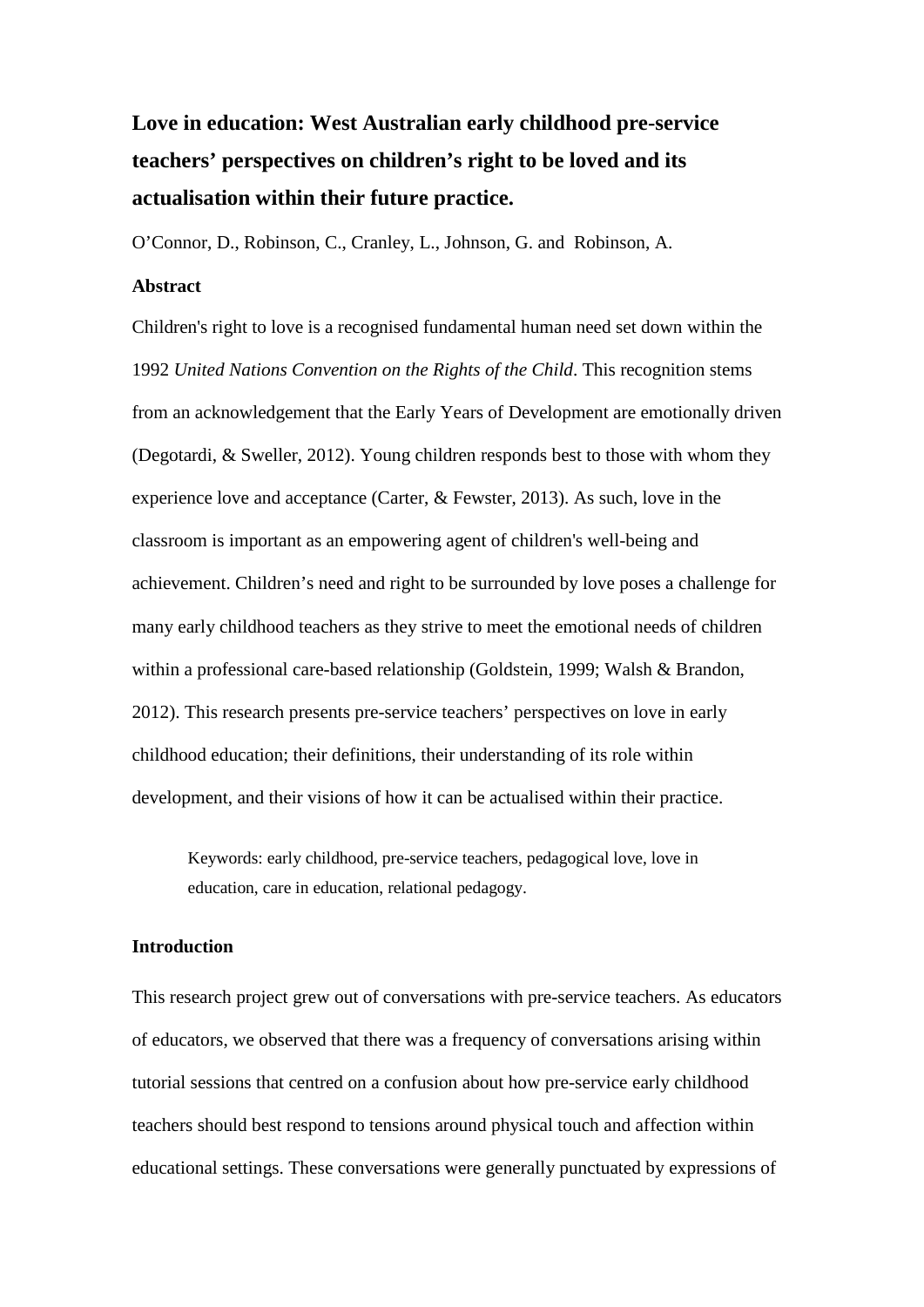concern by students that children's right to be loved and to feel loved was an important and integral part of early childhood education. As the educators of these future educators, we decided that some action research was required in order to ascertain more comprehensively, the perspectives of our students on children's right to be loved and how students envisaged this right would be actualised within their future practice. The findings of this research will support us to better meet pre-service teachers' needs on this evolving learning journey. This paper deals with the presentation of the pre-service teachers' perspectives. A future paper will present our response as their educators.

The rights and needs of young children are ethical issues. The difficulties and complications surrounding love as a concept coupled with both how society's responses to evolving boundaries around love and affection, and young children's developmental requirements, have created a challenging space for early childhood educators. It has also, potentially, created a space within children's lives where their need for love and their right to be loved is being compromised by the fear of educators who are unsure of how to respond appropriately within a changing landscape. This is the narrative shared with us by our pre-service teachers. As their educators, our response was to record their perspectives in order to better understand and thereby meet their needs. Time and time again, it became clear that our students need guidance on how best to meet the needs of the children they will work with while also meeting the professional expectations surrounding their responses. As such, this research is underpinned by ethical motivations. The researchers are aware of children's need for love, are aware that young children today are often spending long days within educational facilities, and are also aware that the pre-service teachers are concerned and unsure of how to manage this tension between children's needs and professional boundaries surrounding love.

Social life has been changed by the realisations that have followed disclosures of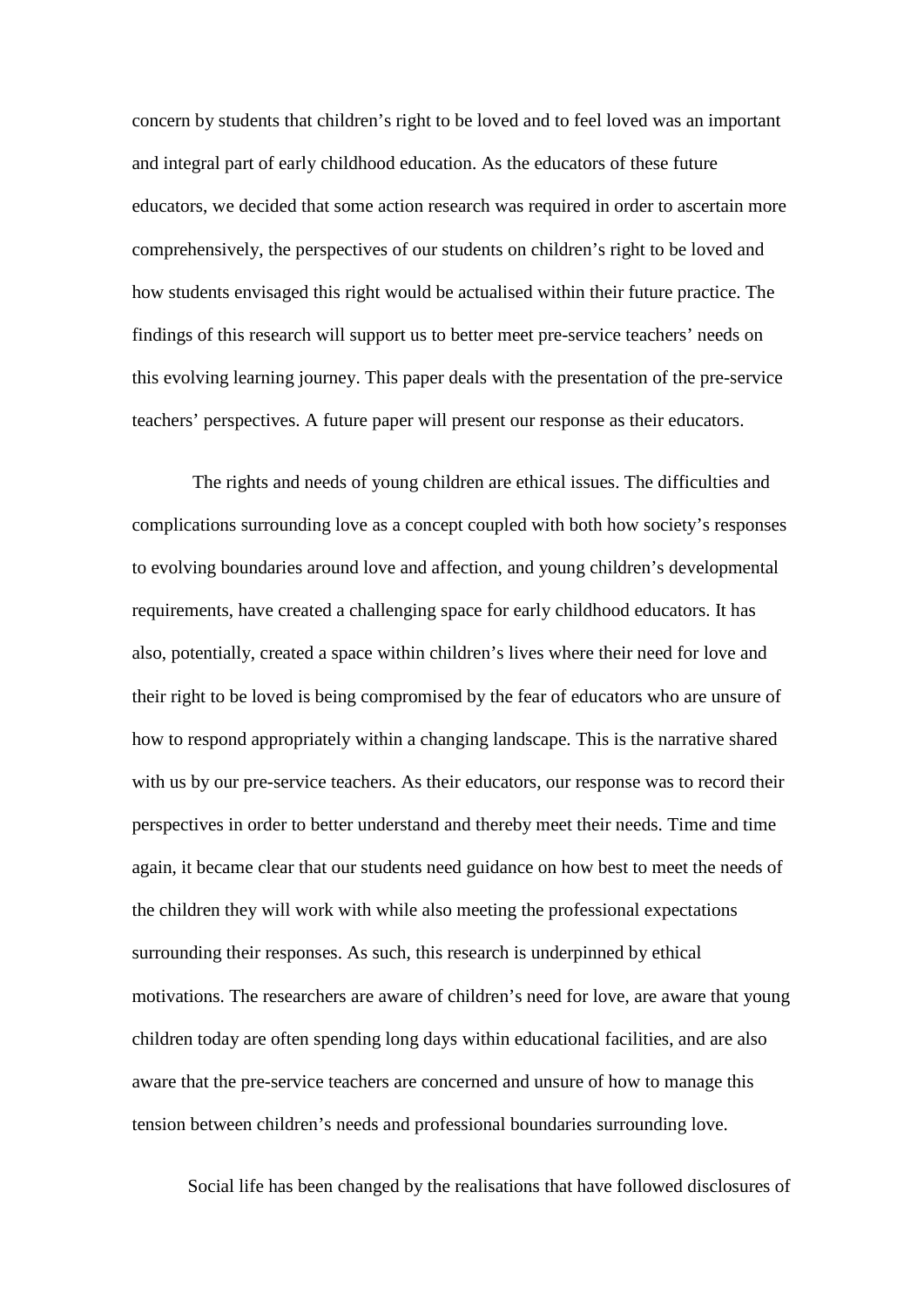abuses within many social institutions, including education. One effect of this within education is a degree of uncertainty, or sometimes an inappropriate certainty, surrounding expressions of affection, especially ones which incorporate touch. An example of the type of inappropriate certainty that exists includes schools that have developed policies prohibiting all touch. These policies are inappropriate because a child within an Australian kindergarten school-based program may be three years of age and appropriate touch is an integral element of a developmentally aligned pedagogical responsiveness (Department for Education, Employment and Workplace Relations, 2009). Children in pre-kindergarten and childcare programmes are even younger. The majority of schools in the Perth metropolitan area operate pre-kindy programmes, where the children can be as young as two years of age. Most Western Australian childcare facilities welcome babies as young as six weeks old. The current uncertainty and inappropriate certainty result in the need to create a space where educators are clearer and have access to more developmentally appropriate information about how best to meet children's need for love in a professional educational setting. As such, this research is action focused and seeks to extend the conversation in a way that supports pre-service teachers' evolving applied and professional ethics.

This action research is important to us as educators of educators. There is a strong link between children's developmental need for love and their ongoing mental health and wellbeing, which is heightened in an educational context (Hatt, 2005). The process of attachment and the relational experiences of young children in school-based, centre-based and home-based environments is a key indicator of their life-long wellbeing (Doyle & Cicchetti, 2017).

As such, the ability of the early-childhood educator to manage the appropriate boundaries of professional interaction while meeting young children's need to be loved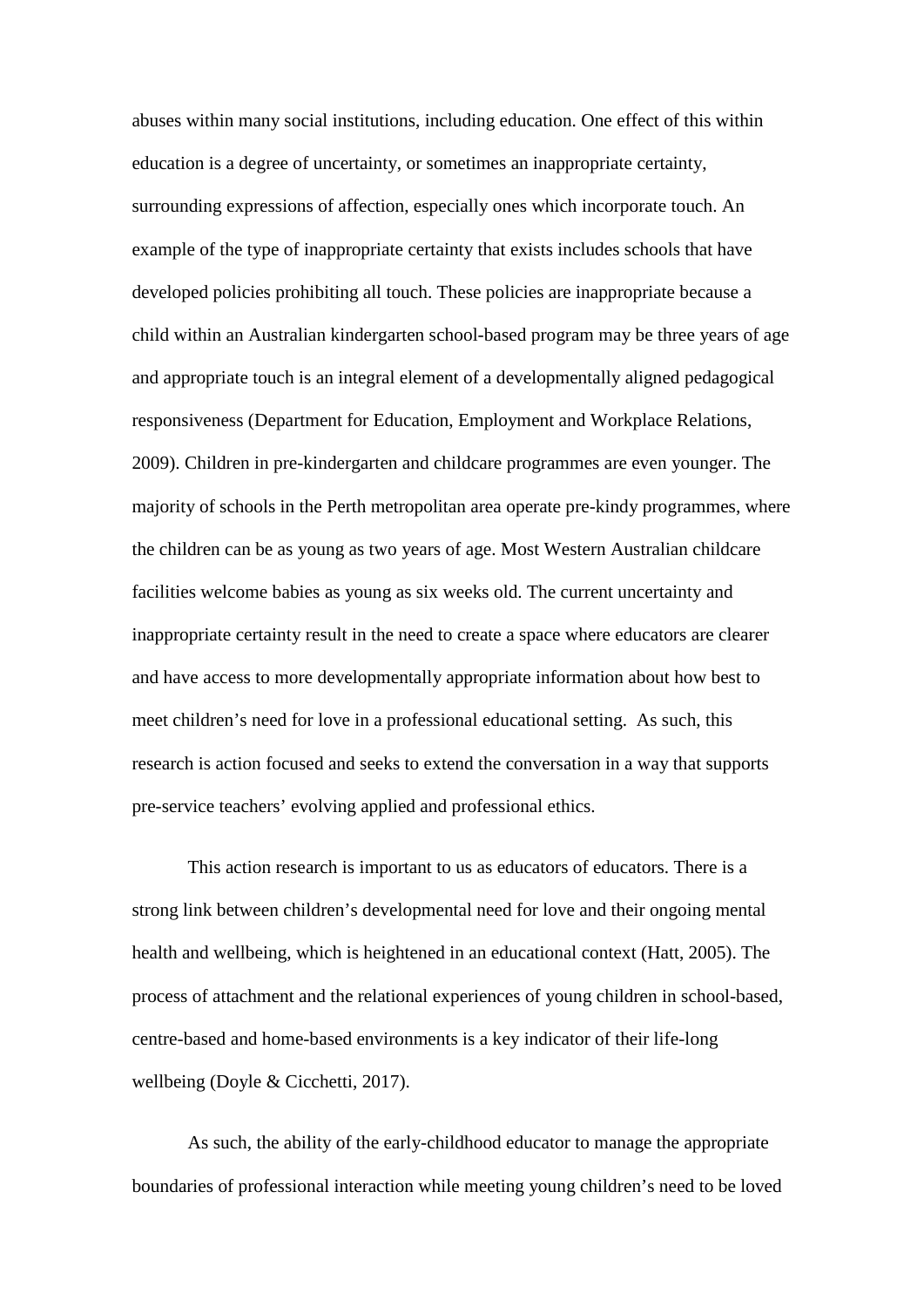is an ability which has implications for the mental health of our population of young children. This responsibility is not new. The need to meet children's needs in a professionally appropriate manner is not new either. However, what is new, is the complicated landscape which teachers find themselves within in relation to evolving understandings and definitions of appropriate boundaries of professional interaction within this context.

#### **Methodology**

This is an action research project. Action research is suited to investigations within social contexts and so is often carried out in the field of education (Somekh, 2005), to improve the methods and approach of those who are seeking to educate. As both the researchers and the participants in this study are educators, this is a highly suitable methodology. A combination of qualitative and quantitative methods were chosen as their blend was most appropriate to achieve the aim of this research which centres on gaining insight into pre-service teachers' perspectives on children's right to be loved and its actualisation within their future teaching practice.

Surveys were distributed to all first year students of the Bachelor of Early Childhood Education and Care Programme at The University of Notre Dame, Australia's Fremantle campus. This programme is a four-year full-time initial teacher education qualification programme. The data were collected during the mid-point of students' first year in the programme. The participants of the research were pre-service early childhood teachers who have completed a semester of theoretical courses including a course titled 'Child Development'. Child Development is a course which covered content of children's holistic needs inclusive of their emotional needs. The preservice teachers had not yet undertaken an educational practicum.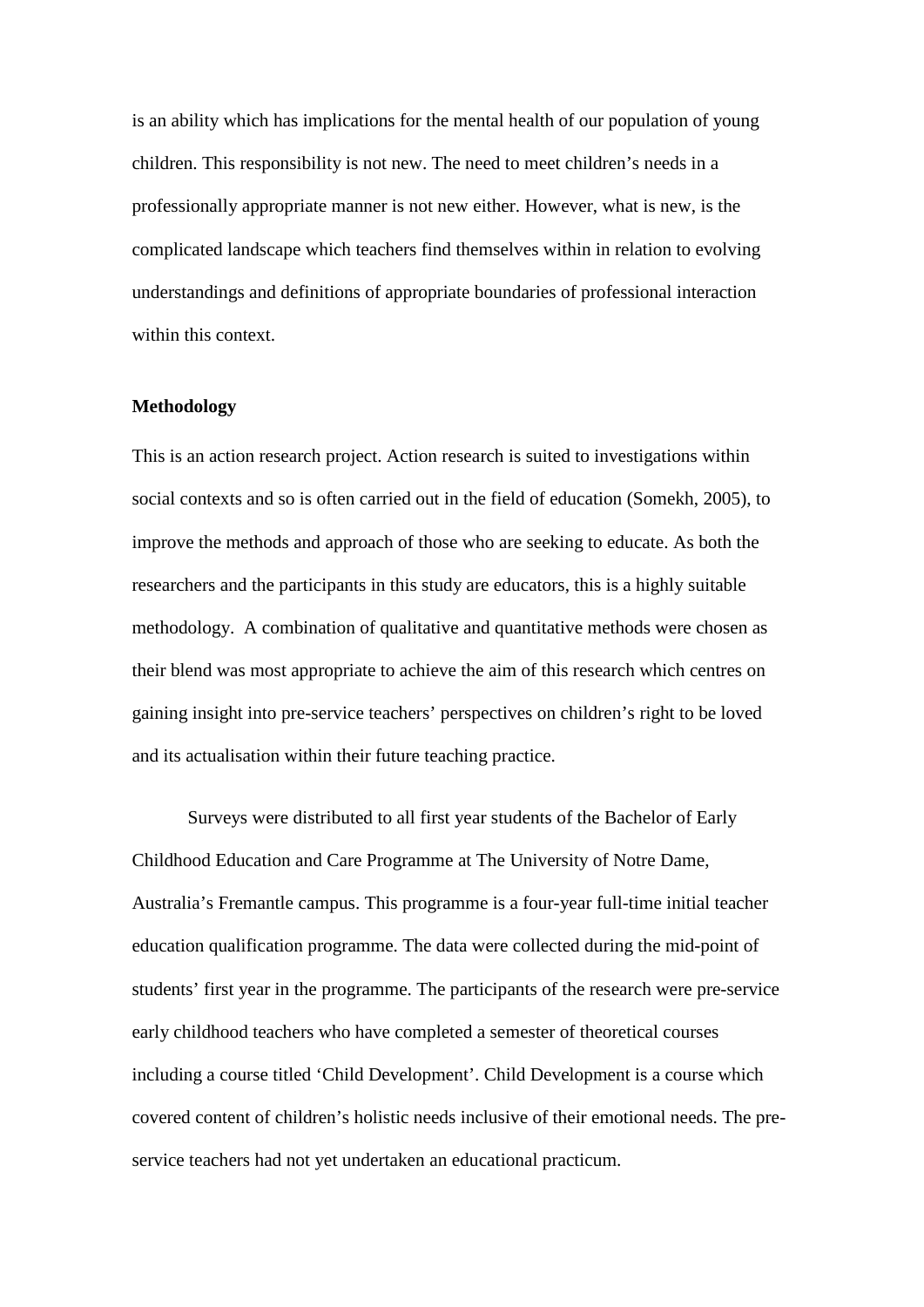All participants were asked to fill in a separate consent form with an additional option to volunteer to be a group interview participant. All of those who volunteered for an interview were invited to participate in a group interview. Fifty of the pre-service teachers returned the survey and two group interview sessions took place. The group interview sessions each lasted forty-five minutes and were attended by twelve participants each.

This paper presents the qualitative data from these focus group sessions. The quantitative data is being held in reserve for the second stage of the project. The second stage of the project will repeat the survey and hold follow-up focus group interviews to discuss these concepts with the pre-service teachers after their completion of a teaching practicum in an early childhood educational setting. The qualitative data will allow us to extrapolate whether professional experience changes the perspectives of the pre-service teachers on children's right to be loved within education and what that might look like within their future practice.

It is intended that data gathered in this study will allow for a comparative discussion on pre and post perspectives and expectations of the school sector in meeting the emotional needs of children. This comparative discussion will incorporate any potential fears around emotional boundaries as they relate to a changing landscape in the interpretation of both children's needs and their protection. If appropriate, data from phase two may also provide more specific information regarding the way in which engagement with practice and school policies changes the participants' perspectives, if it all, and the reasons any change. This study will make a necessary contribution to the current research context where research on perspectives of pre-service teachers within young children's complex emotional needs is limited. It will also allow us to reflect on how the early childhood education degree is preparing pre-service early-childhood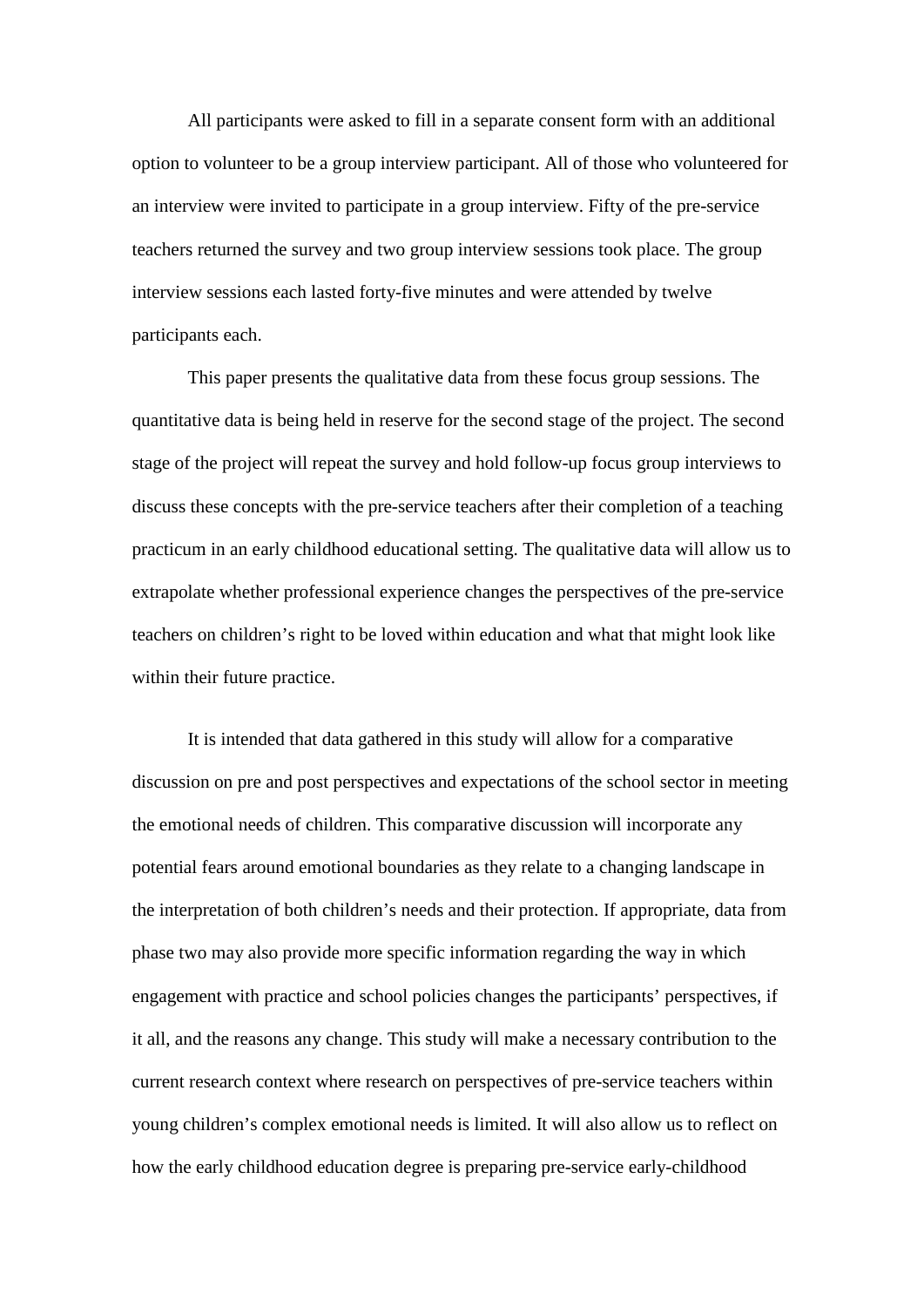teachers for this challenging landscape and make changes to the degree if deemed appropriate in light of the findings. The journey for us, however, starts here, in this paper; where we present and discuss our early childhood pre-service teachers' perspectives.

#### **Findings and Discussion**

## *Discussing the premise; pre-service teachers' perspectives on whether children should be loved by their educators; and whether educators should love the children they teach.*

The pre-service teachers who took part in the qualitative research unanimously agreed that children's right to be loved extended into their education and care environments. They expressed a view that loving the children they work with makes a teacher a more effective educator. They communicated that they saw a difference between pedagogical love and pedagogical care. They also believed that the children would be able to tell if they were loved by their educator and that this pedagogical love would be valued by the children. The preservice teachers found it tricky to articulate what is was that they believed the children would experience differently within pedagogical love as opposed to pedagogical care. Literature and empirical work frequently refers to educators' responsibility to 'care' for their students and to teach their students how to care for others and the world (Cloninger, 2008). However, the word 'love' is rarely used. Cloninger (2008) addresses this absense, suggesting it is due to the depth and intensity of the word 'love'; 'love' implies a much deeper relationship. Loreman (2011) calls on the exploration of love as pedagogy, to go beyond the word 'care' that has become vague and impassive.

This concept was grappled with by the pre-service teachers to some resolution.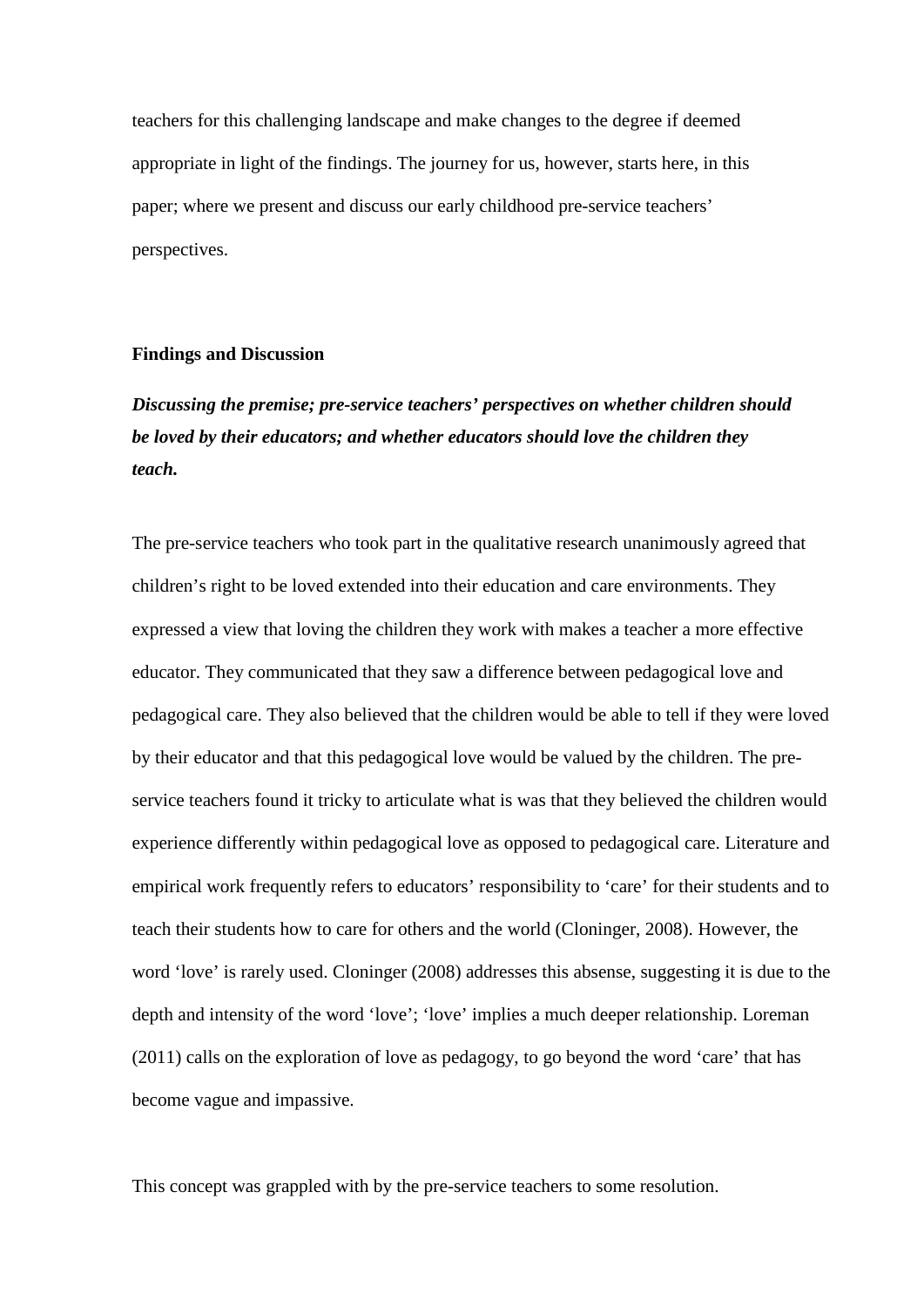Love is genuine, it is seeing the best in the child. You can care for the child and not necessarily love them…but the child can tell the difference...it's being genuine versus doing what you need to do as a carer.

Love exists within the feeling, not just within the action. But the feeling shapes the action and it's different even if it is the same action and a child can tell if the difference is there.

The pre-service teachers who were the participants of this study felt clear that love is an appropriate emotion within education. Cloniger's (2008) scholarship regarding love supports this view in that it defines three forms of love, one of which applies well to pedagogical contexts: *eros* is the first type of love defined within the literature. It is a romantic love driven by desire and passion; *philia* is named secondly and described broadly as the love which underpins friendship. The third type of love is *agape*. It is referred to as the deepest form of love due to its unconditional nature. *Agape* is love displayed through a sense of giving or caring for another (Fehr, Harasymchuk & Sprecher, 2014). *Agape* expects nothing in return and there are no provisos to this form of love (Cloninger, 2008). *Agape* is described as a profound form of love, both altruistic and liberating in nature. It is *agape* which can be present within early childhood education; in essence "it is *Agape* that is at the heart of affective pedagogy" (Patience, 2008, p. 57). Pedagogical love is *agape* in that caring for students with the unconditional love of *agape* is to give of oneself without the expectation, or need, to receive in return. The participants of this study however, were at pains to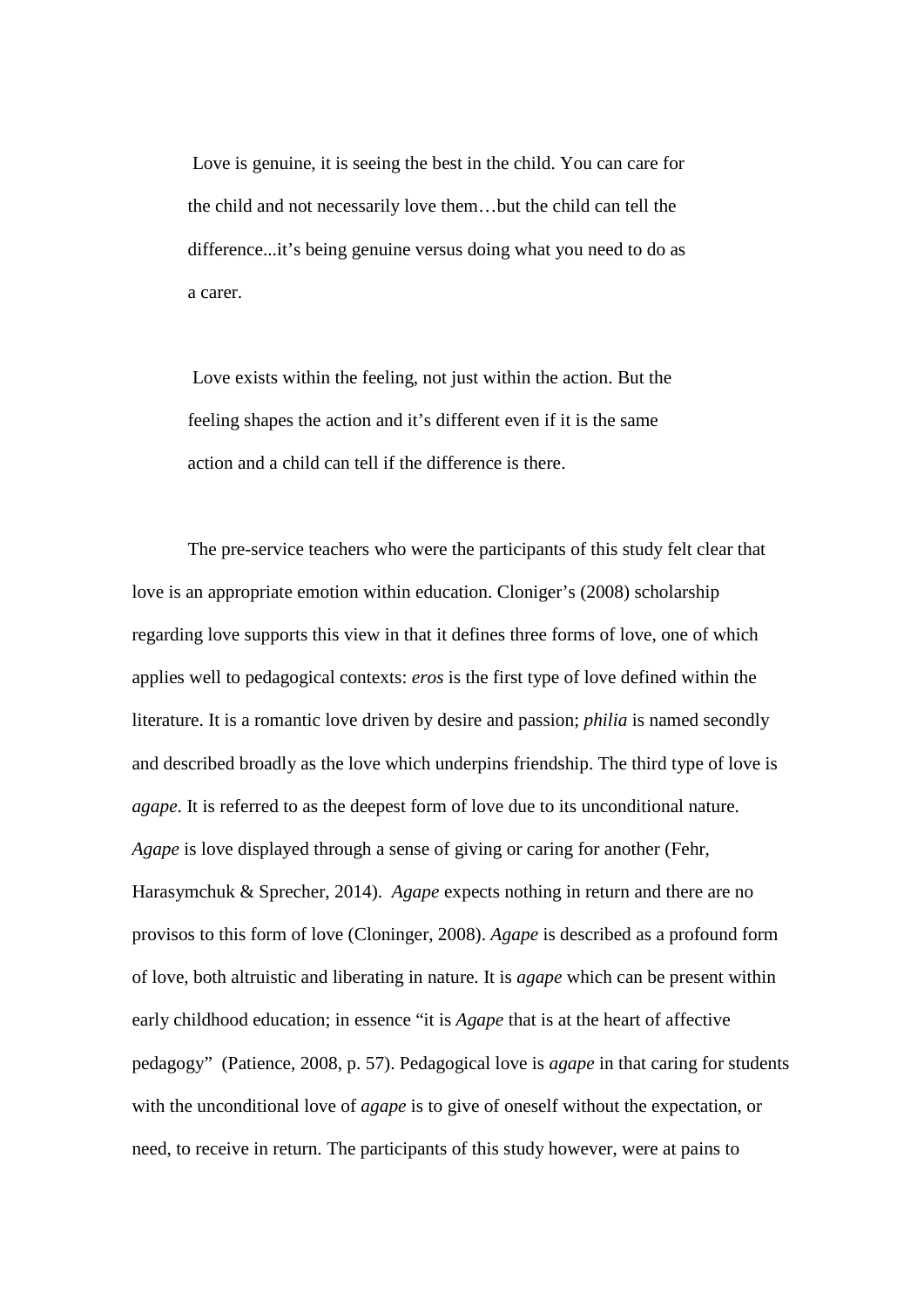differentiate between love and care within early childhood pedagogy. Love, they felt, was at the heart of the motivation for care but was not the same thing as care:

Love is beyond care, it is something more. To care is to do but to love is to do in a better way because what is driving you is deeper and more committed. I think children can tell if someone loves them and for sure they are going to learn more from that person and be more responsive to that person.

There was also a strong sense among participants that openness to pedagogical love is connected to the essence of what underpins a vocation within early childhood education:

It comes from who you are as a person. To love your students is a personal commitment that mirrors a commitment to all human kind really. I believe in people and love people and I want to make a difference and the biggest difference you can make is with small children so here I am and I am sure everyone in my classroom will be loved. That's why I want to be an early childhood teacher.

Several discussions on the motivations for pedagogical love centred on this connection to vocation and developed into an expression of something that mirrored the therapeutic mission of unconditional positive regard. One participant shared that for her, pedagogical love started before she even met her class. 'Pedagogical love is a commitment', she explained; going on to elucidate: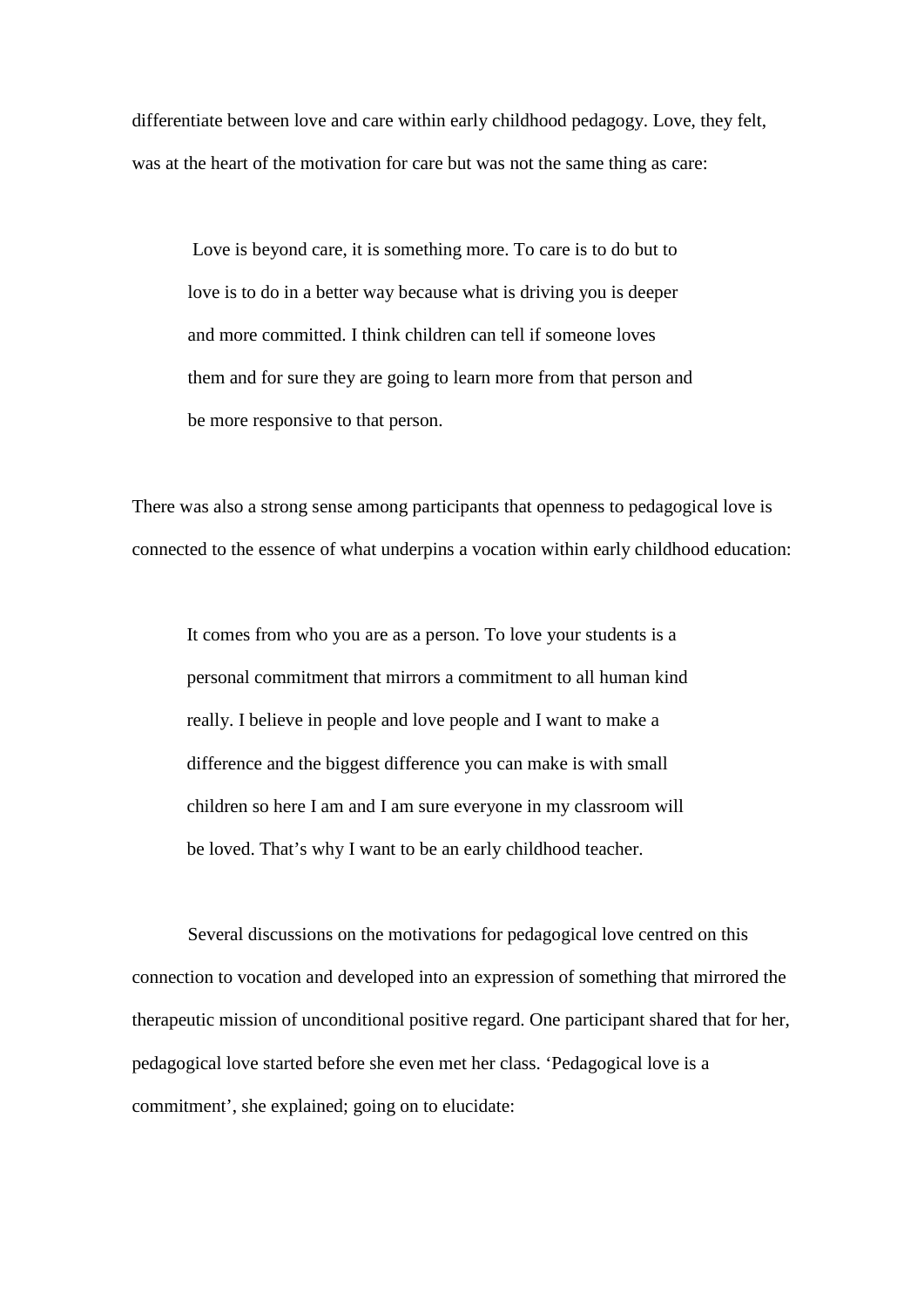It is there no matter how kind or troubled each child is, no matter how happy or sad, no matter how challenging or frustrating or rewarding or funny each child is, I will love them. To me that is part of my professional commitment to every child I'll teach. I love them already and I haven't even met them.

This commitment to love what doesn't yet exist exposes that the pre-service teacher perceives that loving the children is an integral part of her future work as an educator. She went on to explain that what she meant was

I will start each year with a commitment to love every child. If that commitment is challenged by the reality, I won't let it be shaken, I will reflect on the challenge but I will hold true to the commitment. I will use that commitment to help me to overcome the challenge and untimely, to meet the child's needs.

#### *Pre-service teachers' perspectives on what defines a pedagogy based on love.*

There was strong support among participants for the concept of pedagogical love within early childhood education and an esoteric understanding of it as vocationally motivated and service-driven. When the question of what defines pedagogical love within practice was posed, the participants paused before contemplating that it centred on connection to the children, knowing them, understanding them, wanting deeply what is best for them, working hard to support them to achieve it, and offering plentiful opportunities for them to experience positive emotional journeys as well as social and cognitive ones.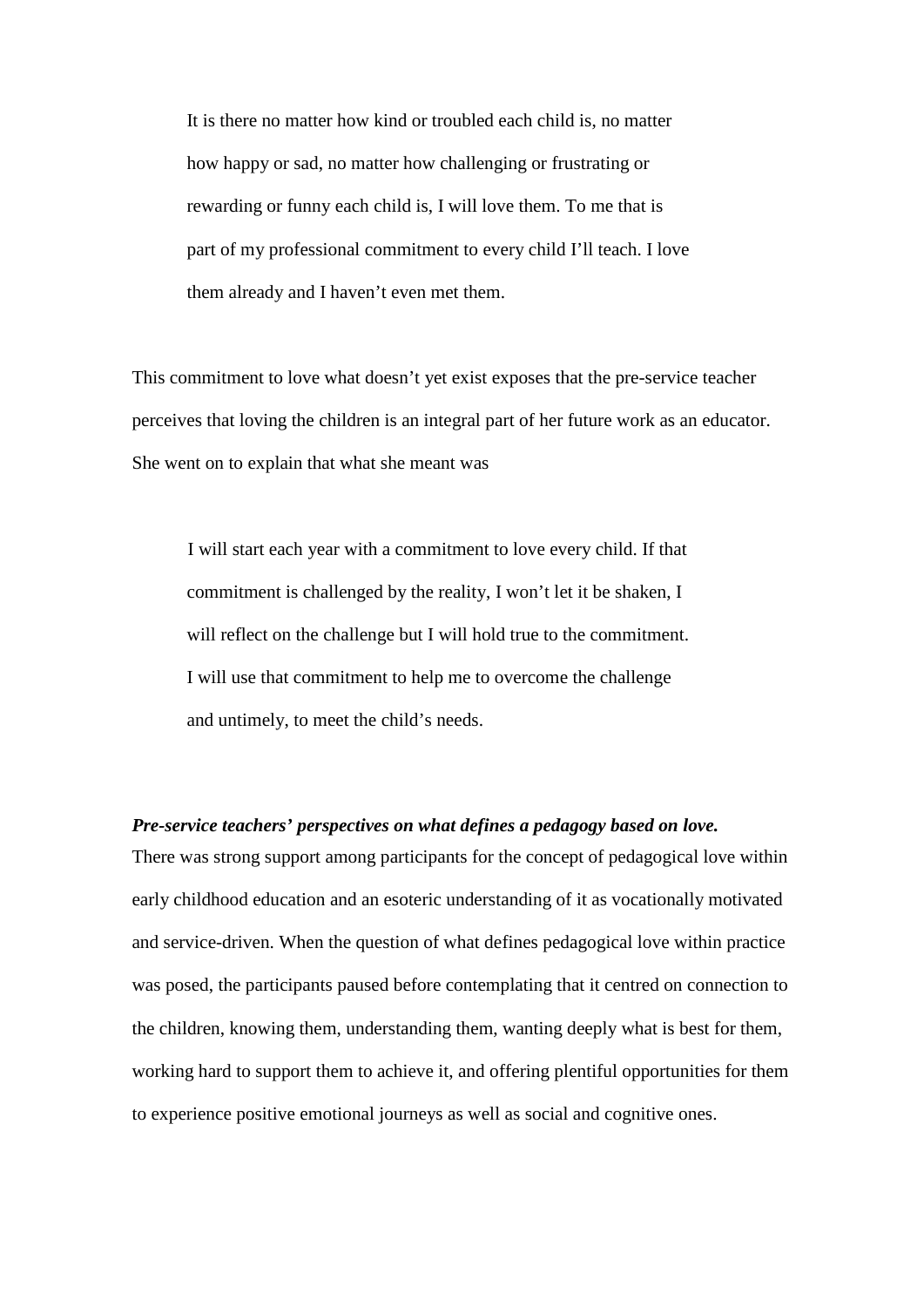#### *The importance of knowing the child*

"It is your facial expression and it's in your tone of voice" began one participant. Another took up that thread and extended it to the following:

…but it is also in what you say and what you choose, you know about their life and you ask the right questions and you say the right things so they know that you know and that you truly care.

One participant called it 'mindfulness', another called it 'attentiveness'. A third said that it was 'being in-tune' with each child. Others agreed with this line of thought. Several participants elaborated with practice examples such as:

It's knowing what's going in within each child's life and their friendships and their relationships and home life touching base with the right support when you see something is going on.

It's knowing like what's their favourite colour and favourite food and what do they like to do on the weekend, who are their siblings, what annoys them and what they love to do and why, its knowing them on a personal level so they feel seen and heard and understood and appreciated and well…loved.

I think small things can make a big difference like simply showing them that you care, standing at the door and greeting each one individually, conversing with them throughout the day, asking them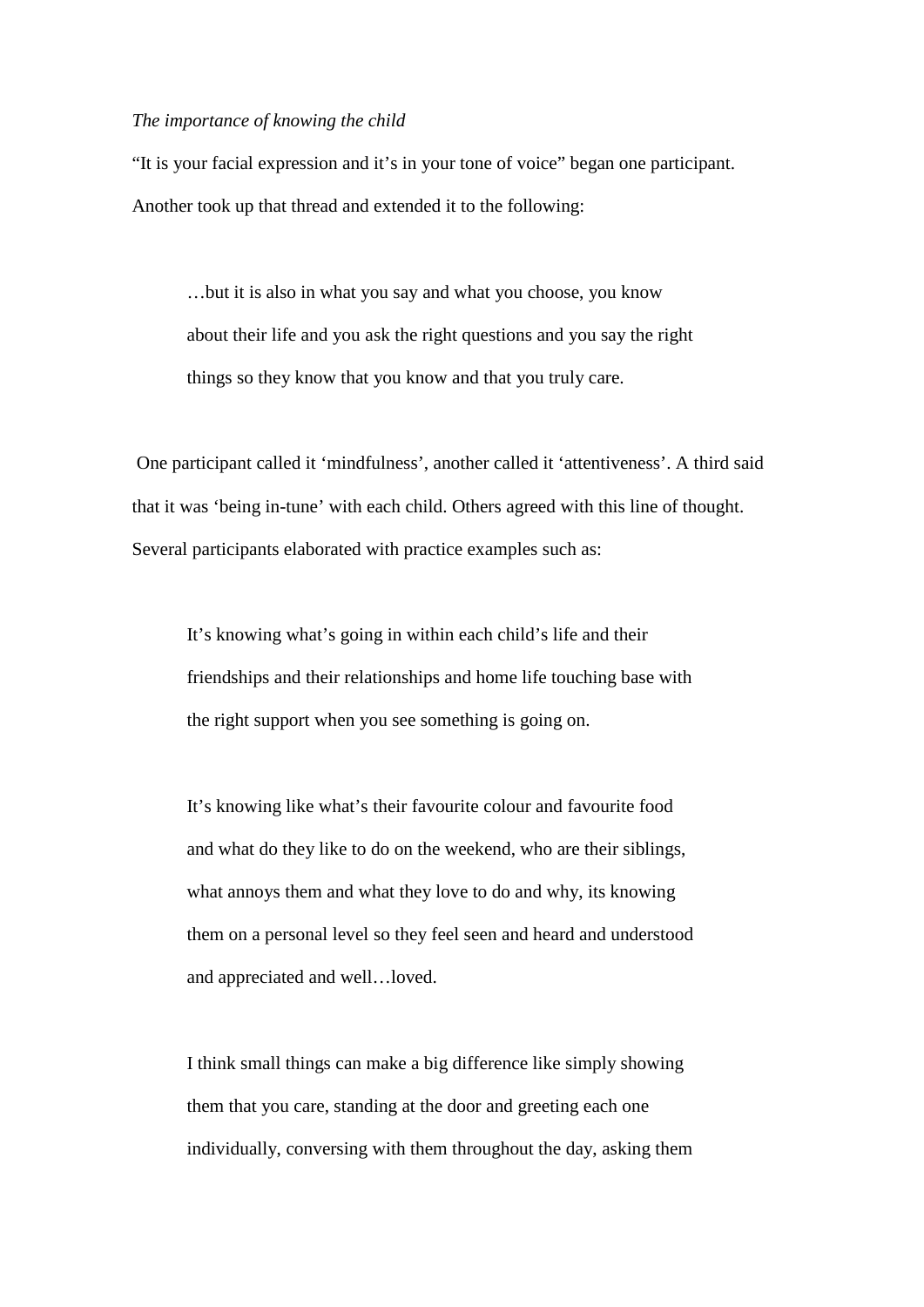what they did on the weekend…showing you have an interest in their life.

Loreman (2011) echoes many of these sentiments, discussing the importance of the emotional engagement between teacher and child. Loreman describes this emotional engagement as being centred within a teacher's empathy for the child and defines empathy in the classroom as both a cognitive and an affective construct. Teaching from a position of empathetic love requires the ability to "understand the psychology of others" (p. 16) as well as being able to feel as another does. Such descriptions of professional empathy also echo what counsellors and therapists call 'unconditional positive regard' and are built upon a professional commitment that is deeply rooted in human connection.

Kindness is also fundamental within a pedagogical approach founded on love for the children. Kindness is best described as helping others, being generous and warmhearted. Kindness and empathy in pedagogy are much more than the adoption of a variety of teaching strategies on these two concepts. Loreman (2011) articulates the need for kindness and empathy to permeate all that occurs in the teaching and learning environment, so that a loving atmosphere that engenders actions of kindness and empathy develops.

As the participants of this study were pre-service teachers in the first year of their degree, the practice examples were not yet necessarily derived from practical experience and as such were naturally more theoretical. In order to apply existing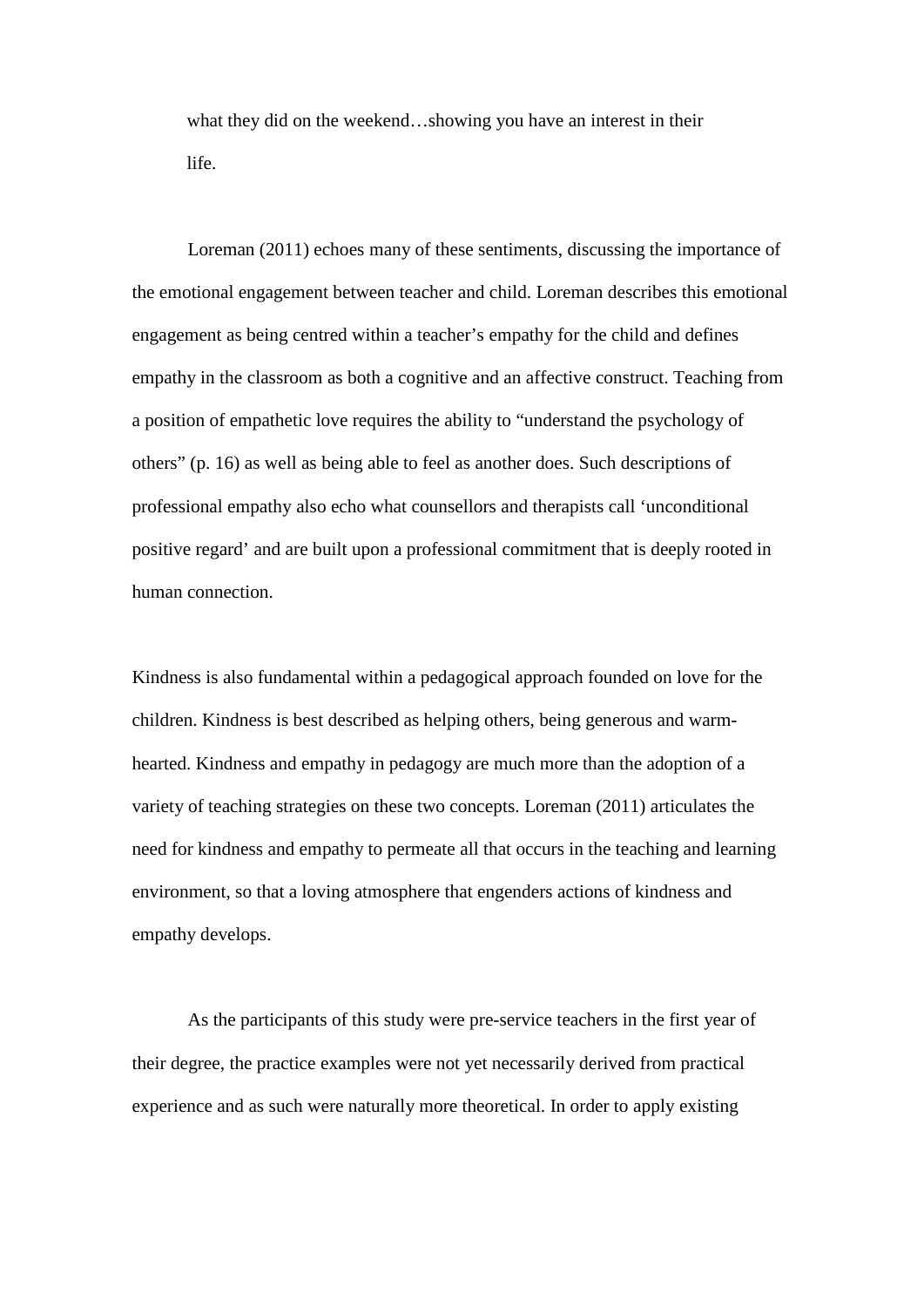knowledge to a hypothetical practice situation, some participants drew on examples from their memories of being children who had 'in-tune' educators:

I remember getting a birthday card from my Year One teacher …and that's just really nice and I remember my parents talking about her as being really lovely and I remember how important it was for them and for me.

I remember a Year One teacher that everyone wanted to get. She was kind and knowledgeable about all the children. All the parents used to say 'she just really loves children', everyone knew that was a good thing for a teacher to be…a good teacher was someone who loves children.

'Everyone knew this' says a participant, 'they have known it for a long time but do they still know it?'. In 1910, Cygnaeus wrote: "every teacher has to blaze with the spirit of sacred love. Sacred love that does not seek its own. That kind of love towards pupils has to smoulder in a teacher's heart. That kind of teacher's love affects the whole school in a protecting way" (p. 197).

Both Cygnaeus and the participants of this study are referring to a deep bond, which is pivotal to childhood education. The participants draw regularly on bonds they experienced with an educator; bonds, which they recall as inherently positive and influential. Loreman (2011) describes pedagogical love as an intimate bond between educator and child. Intimacy can be described in a variety of ways. In the context of education, Loreman writes that intimacy is best articulated as an intimate interaction (experiential and behavioural), as opposed to an intimate relationship (romantic partners)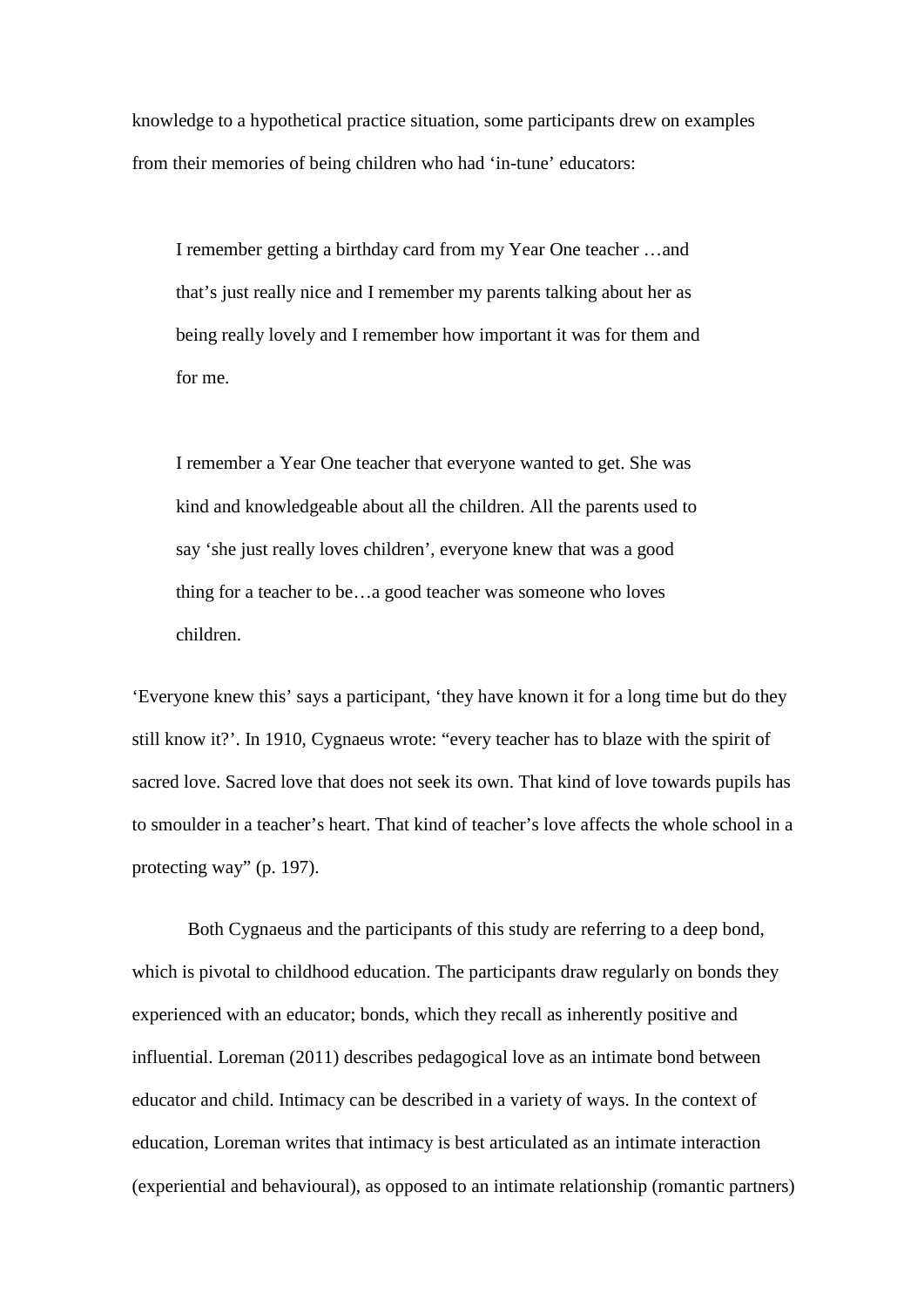(Fehr, Harasymchuk & Sprecher, 2014). Intimacy and bonding concern the development of a psychological security. In the relationship between educator and student, this intimacy and bonding is a foundation for mutual sharing, deep understanding and emotional support, and leads to a sense of loyalty (Loreman, 2011). Intimacy and bonding are connected to the theory of attachment. Bonding provides security, children learn when they feel safe (Bowlby, 1988). Bonding and intimacy develop when educators involve children in decision-making and ask for their feedback (Loreman 2011). Bonding occurs when children feel that the teacher has their interests at heart–their successes are celebrated and their concerns listened to.

Several participants also connected pedagogical love to the children's learning, making the link between love as knowing and understanding to planning, providing and facilitating progression. This concept has echoes of Cho's (2005) work which describes love as having a positive impact on learning, with the ability to unite teacher and student. Cho emphasises that there is a place for love in pedagogy and that its presence enriches learning. The pre-service teachers made this connection between love in pedagogy and learning in their responses:

I think love means knowing what your children need next on their learning journey and making sure they get it.

It's understanding their learning needs and working hard to come up with ways of meeting those needs.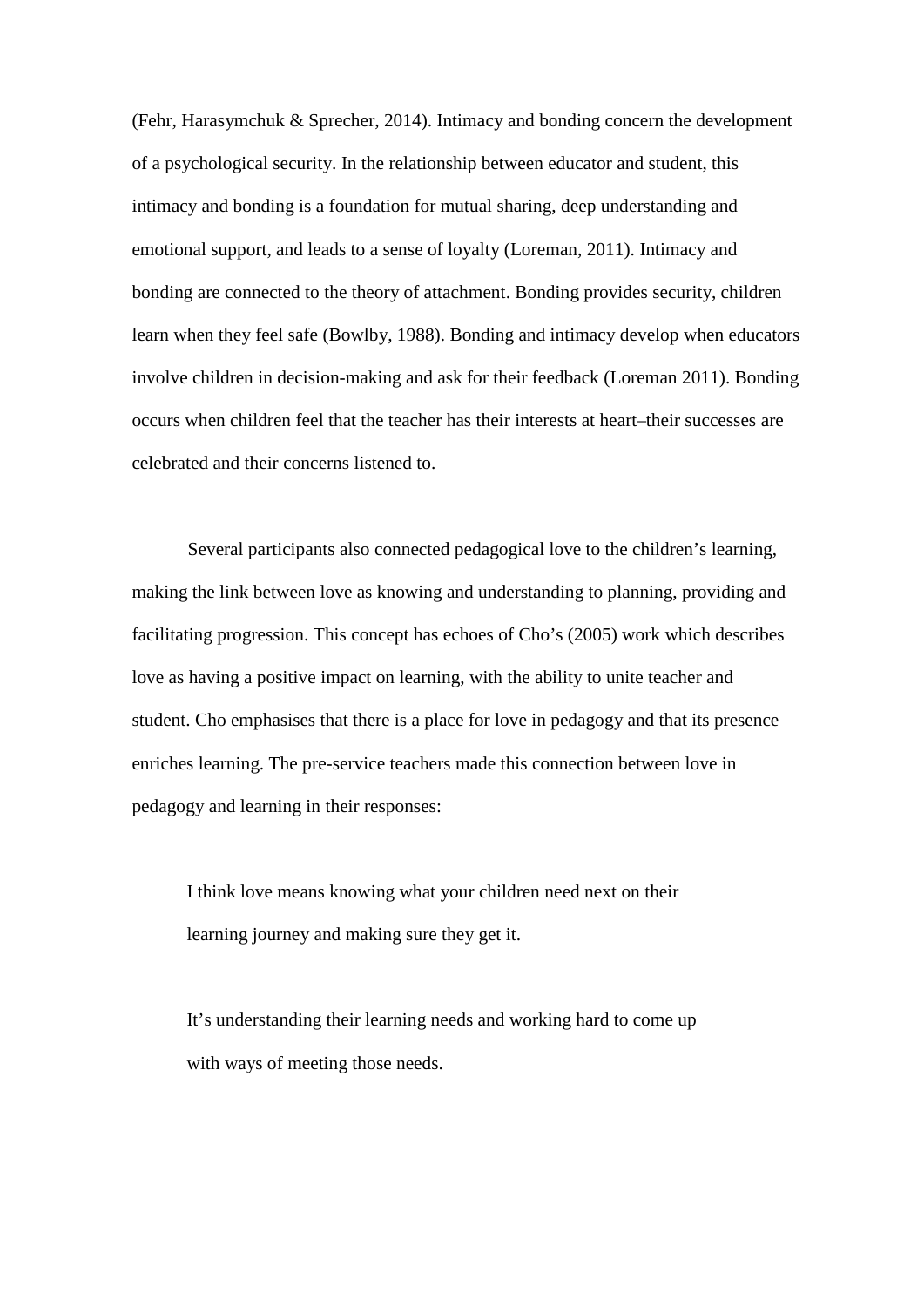It's planning learning experiences based on the children's interests so they're really meaningful so they feel that they're valued.

Cornelius-White (2007) found that positive teacher-student relationships were shown to be associated with optimal holistic learning in 119 studies between the years 1948 to 2004. Conversely, any negativity within this pivotal relationship has been shown to be an obstacle to the child's learning journey (O'Connor, 2016). Connecting pedagogical love with richer learning outcomes is a connection that was by Slavin (2016), who wrote that:

Education is empty without love. Evidence helps teachers and principals give every child the best possible chance to achieve success in school and in life. An educator who loves children wants the best for them. The purpose of educational research, development, and evaluation is to provide educators with pragmatic means of showing their love for children. But the two together are the most powerful force in education. (para 3.)

#### *The role of physical touch*

What is it about love in education that makes us nervous? This question was posed by a participant of the study when the topic of expressing love through physical touch was deliberated. A similar question was posed by Cloninger (2008): Does it transgress the boundaries of teacher-student relationship? To love is to take a risk, in this case the risk is required if educators are to view the child as a holistic being. The risk of taking a purely impersonal position is far riskier (Cloninger, 2008).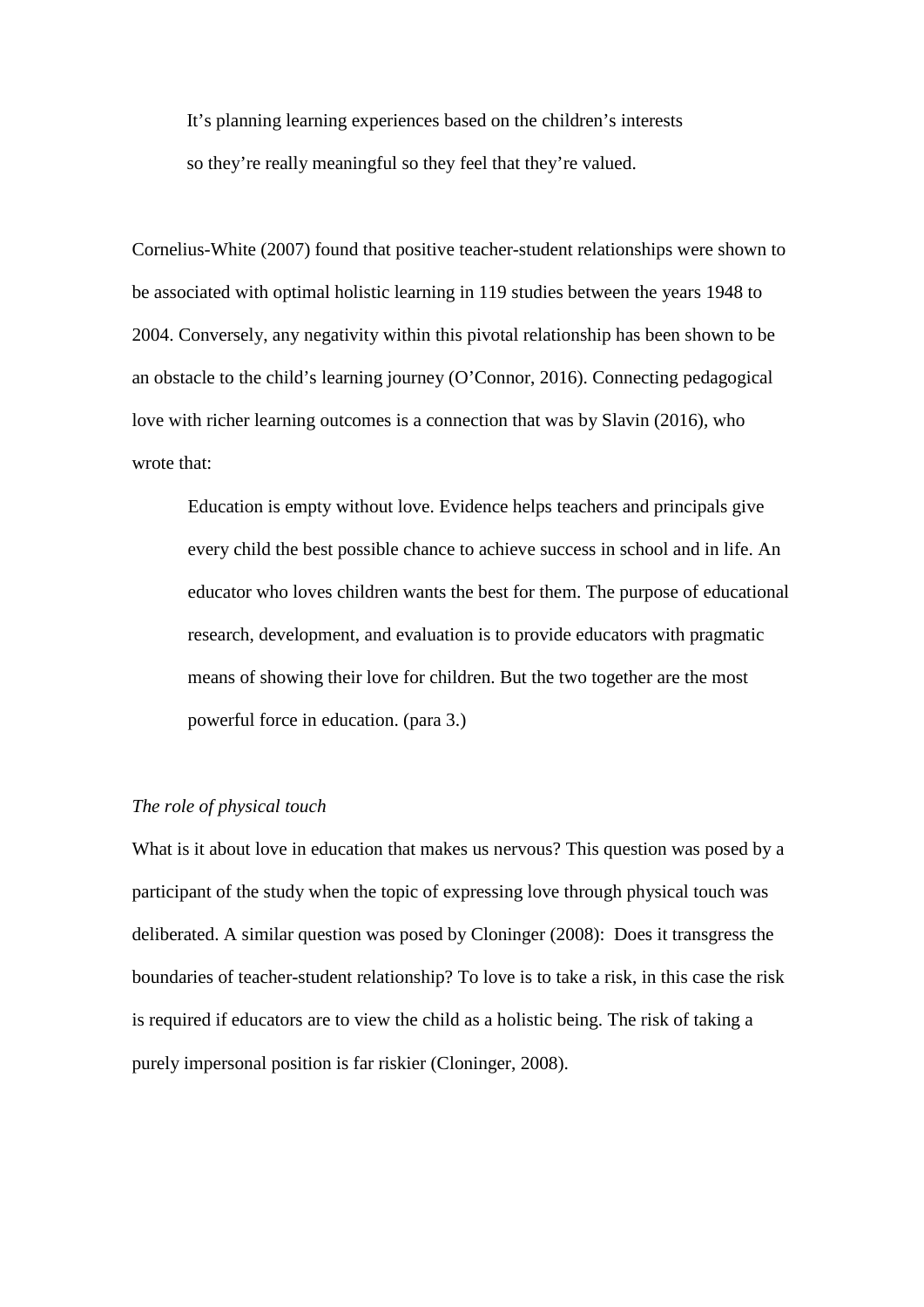Caution is used in discourse connecting the words 'love' or 'relationship' to education. This caution is a result of instances of exploitation and predatory behaviours, whereby individual educators have used their position of authority to move away from love and into perverse and harmful behaviours (Loreman, 2011; Patience, 2008). As a result, 'love' has been omitted from discussions on education for fear it may be interpreted as the intimate love of *eros* and subsequently call into question the integrity of the profession. The tension, as Loreman (2011) describes it, is between the need to have policy in place that protects the child whilst also providing caring, nurturing, natural and trusting relationships that are essential for learning to occur.

The role of physical touch was discussed in detail by the participants. The preservice teachers felt that it was touch that underpinned this tension. Many shared stories of being told of no-touch policies in schools and wondered aloud if that applied to circumstances such as a child crying, or asking to be lifted, or climbing onto the educator's knee during story time. 'Are we supposed to lift them off?' asked one participant of another, 'It just seems wrong'. Calling the participants to consider the role, if any, of physical touch within pedagogical love elicited this response:

Pedagogical love has a physicality, it is a gentle hand on a shoulder at the right time, and it can also be sitting on a teacher's lap or getting cuddles if you need them.

There was collective agreement that being open or closed to physical touch as an educator was expressed through body language: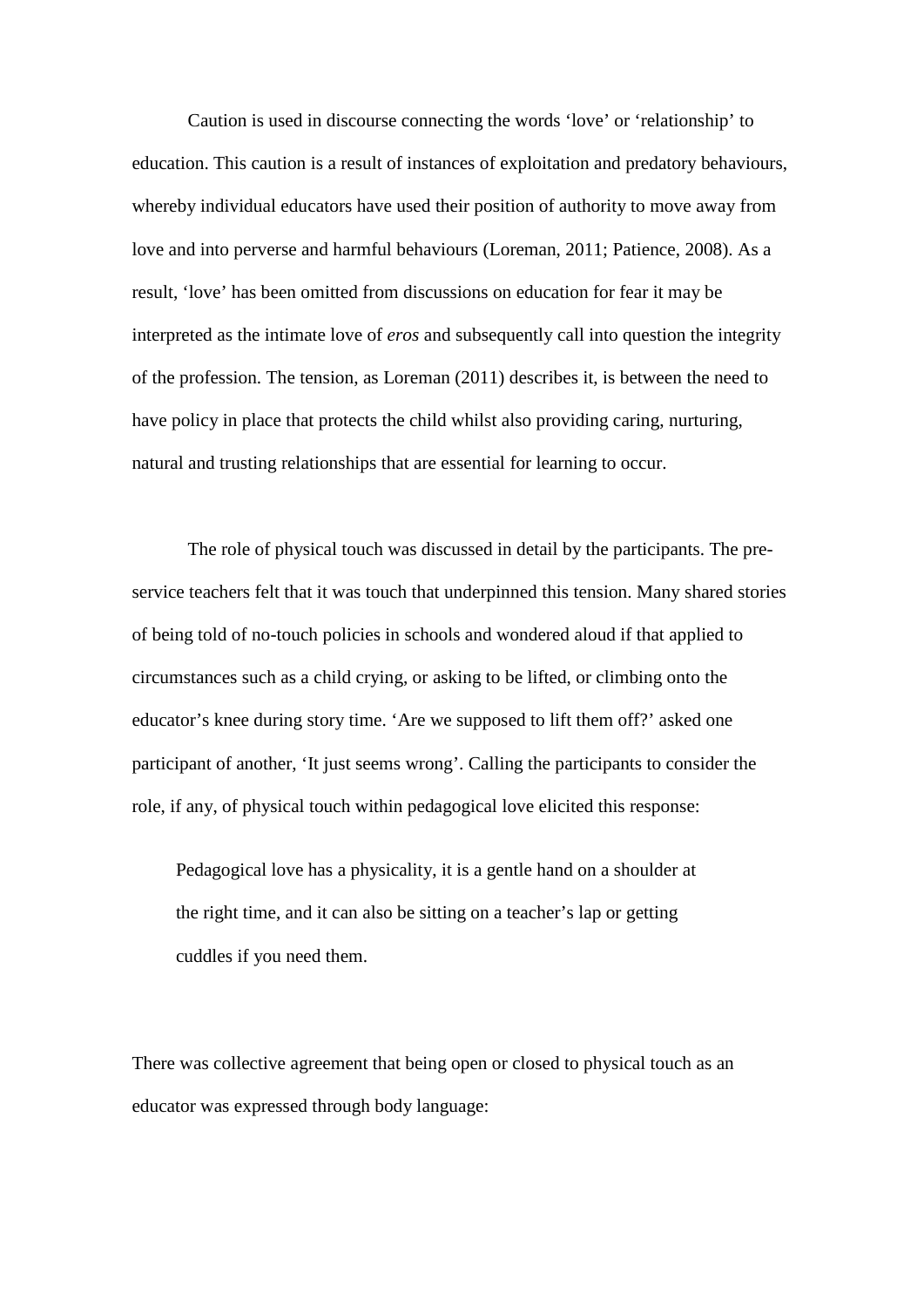You communicate your love through your openness and being physically open is part of this. It is like having an openness towards the children instead of being disassociated and cut off, so it might be someone putting a hand on a shoulder or inviting children to come to you or go to them and getting down on their level I think that's a sign of love.

There was also a general discussion that the physical element of pedagogical love may change not just in response to different children's expression of their needs but also in response to their age:

I think the amount of love is always the same but you're just presenting it in a different way with different age groups. You're showing the same amount of love but you're not showing it in the same way.

I guess it would have to change as they grow because when they are babies they'd want more cuddles and there would be more holding but when they get older they tell you their needs and so this physicality changes as children get older.

Some participants spoke about responsive educators who facilitated the sense of connection by allowing child-led physical responsiveness. There was strong support for how natural and positive it felt for them as children when their educator supported their needs in this way: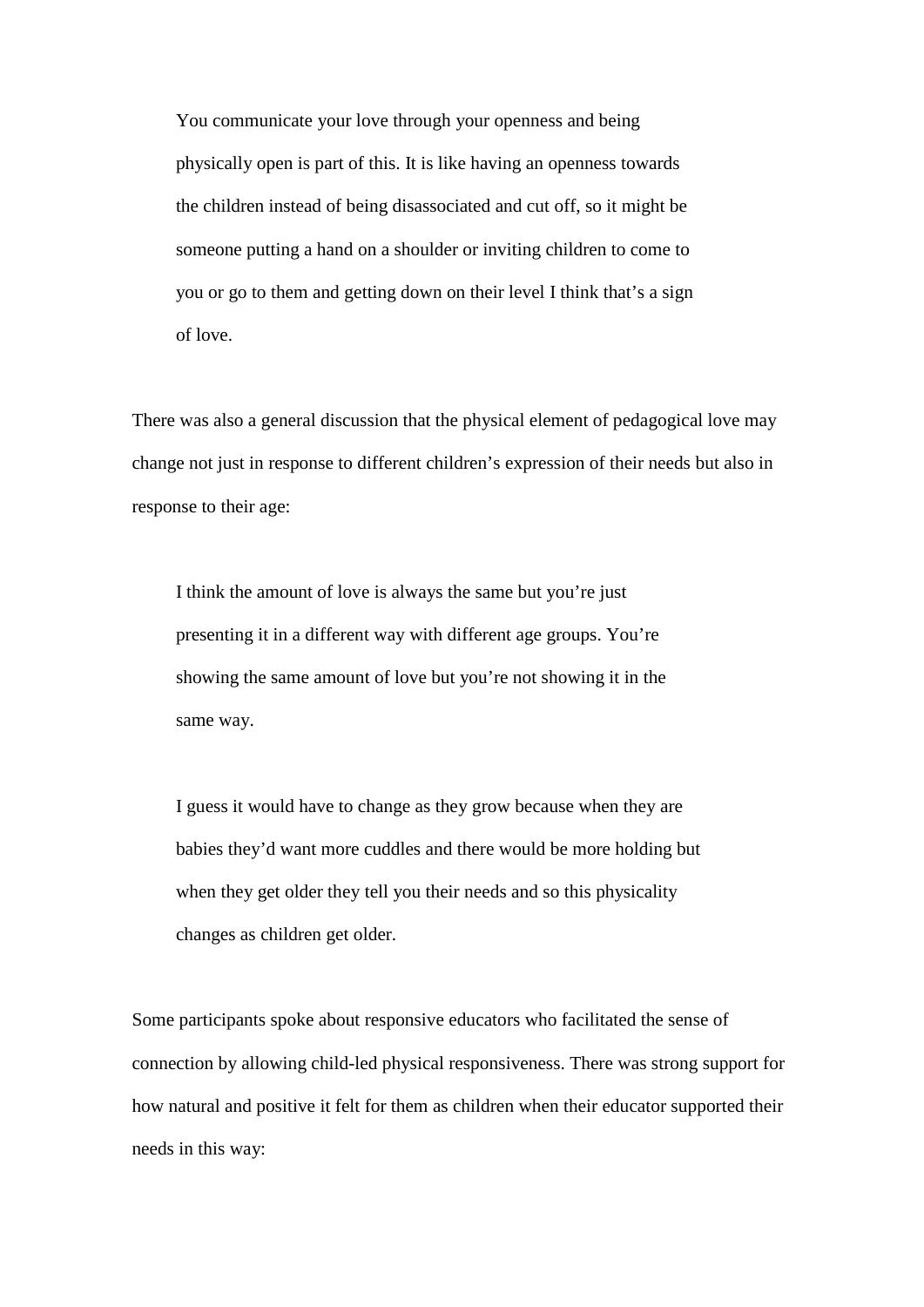I remember my first day at kindy. I was fine when I arrived and then when my mum left I burst into tears and I remember I sat on my teachers lap for like the whole day…I didn't leave her side, I remember feeling so comforted and safe like I was in a place where I could relax and be comfortable.

The discussion evolved to a general consensus that children's needs should come first within an early childhood educator's professional responsibilities and that the role of the educator who is practising pedagogical love is to remain 'in-tune' and responsive to those needs:

So if a baby cries, you pick them up and comfort them. The older child will come looking for physical connection if they need it, I think it's important to always hug a child back if they come for a hug but maybe we don't need to be the one to initiate the hug and that is where the line lies as they grow older. It's different if they are crying though because that's a language of its own that says I need human comfort now.

#### *Pedagogical love as a relational, human, personal expression*

The discussion took a direction into relational pedagogy and its link with pedagogical love. The participants spoke about the importance of being truly yourself with the children so authenticity is felt. The participants felt that this authenticity on the part of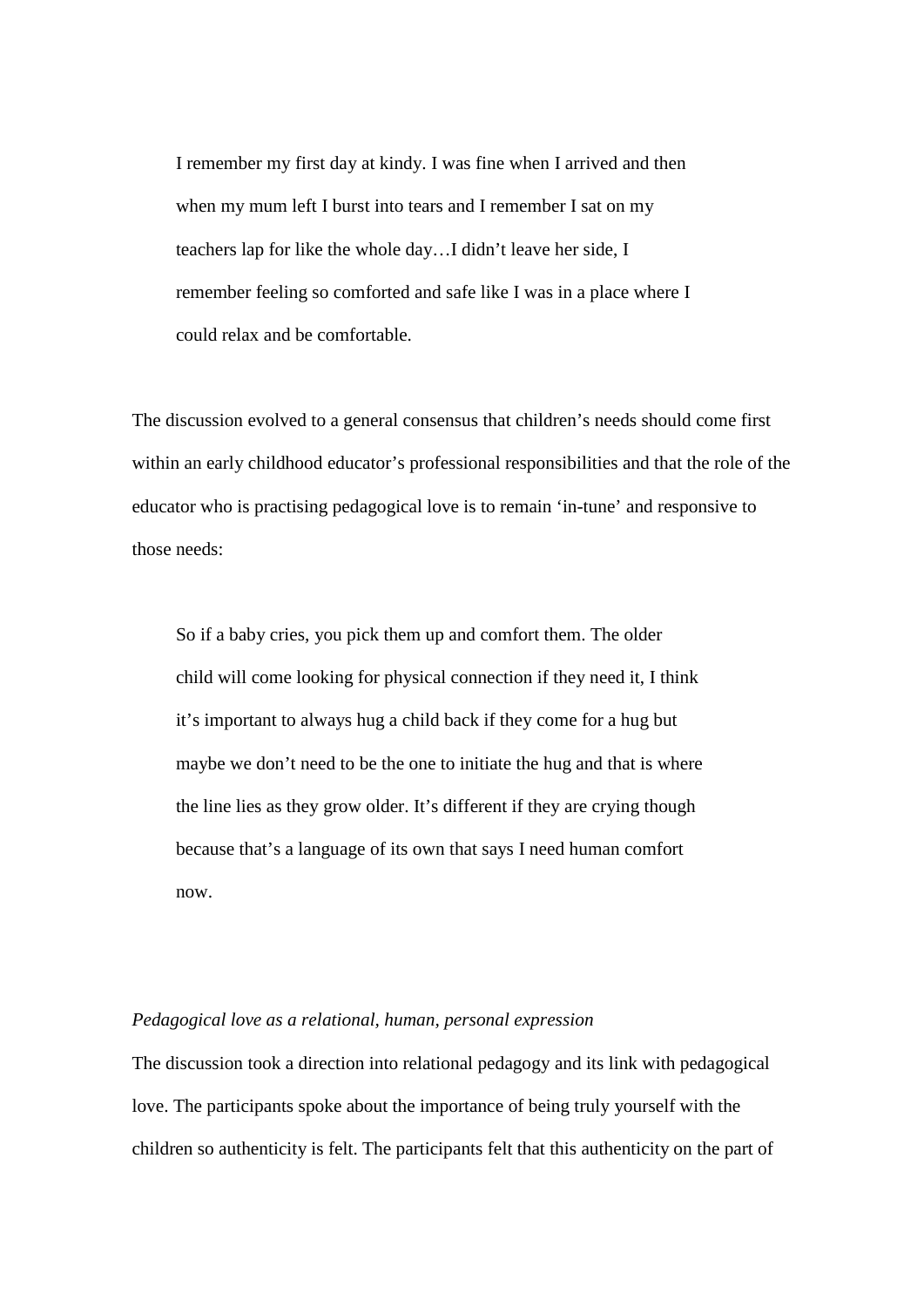the educator would, in turn, empower the children to feel free also to be truly themselves. One participant explained it as underpinning "an unconditionality within the exchange, an almost familial acceptance that whomever you are is welcome". The unconditional nature of pedagogical love was written about in 1948, when Haavio wrote "a teacher's pedagogical love will not become dependent on how a pupil responds to a teacher's love" (p. 71).This concept links well with Cloninger (2008) who wrote:

Thus, to cultivate a culture of love in a classroom, one must create a safe place, a safe environment, where students feel that they are both listened to and listening to others. In this environment, all students feel that they can speak freely and that what they will say will be accepted. (p. 203)

Others agreed:

Just knowing your students on a deeper level than just 'they got this mark in their test and they played with this person at lunch', just really knowing them as an individual and knowing their family and what things might be affecting them in the classroom or in their life.

I think showing them also who you are, showing your expression of emotions, showing them it's okay to be who you are is really important and it helps them to know they can be themselves too.

*The importance of children having opportunities to express their love and care* The participants spoke about the centrality of love within the human experience. The important role it plays within child development and how much they value the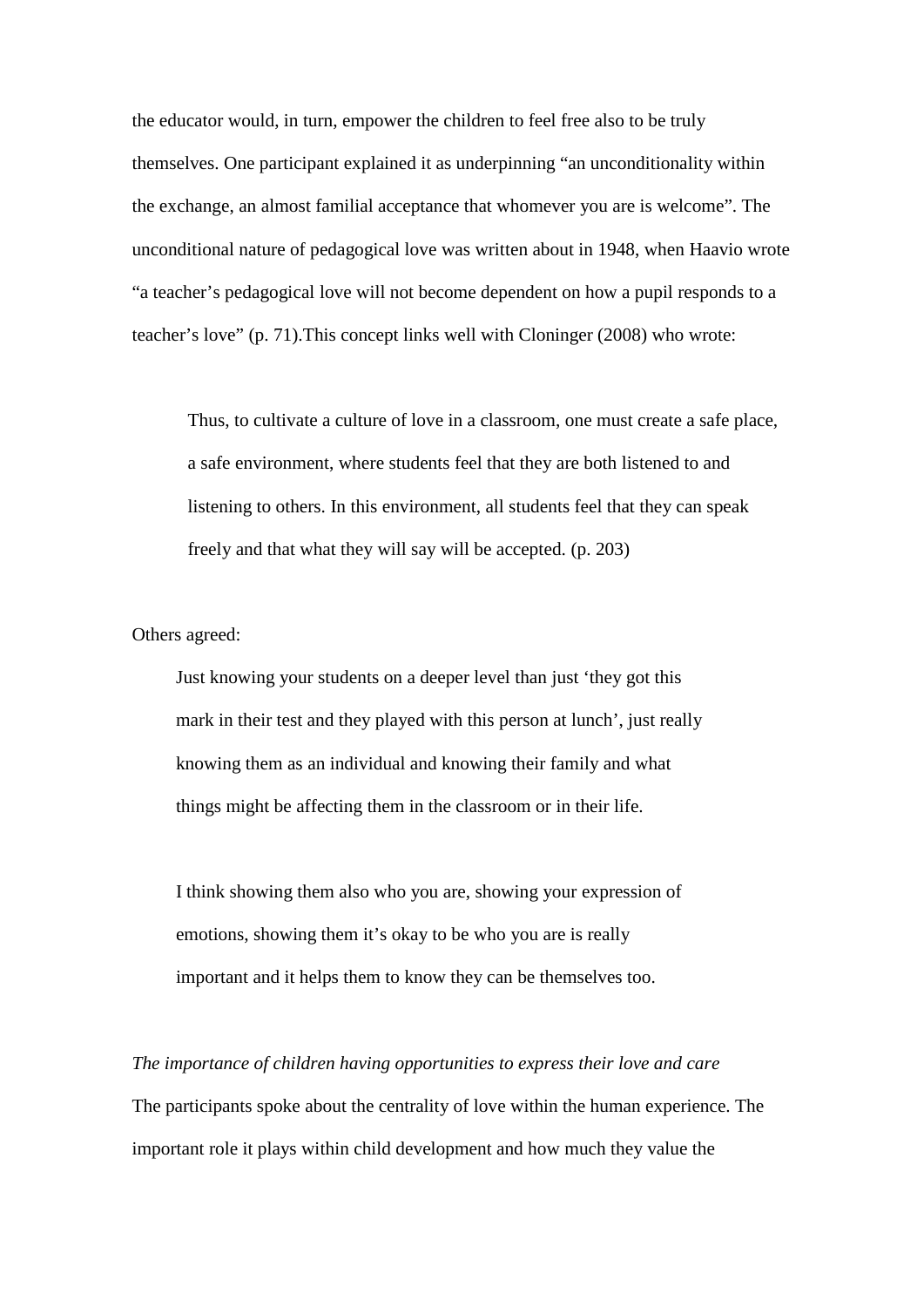experiences of both loving and being loved. The pre-service teachers linked the centrality of love within the human experience to pedagogical love by expressing that children needed not only to experience being loved, but also needed to experience loving. An enthusiastic discussion of this point ensued and concluded with the participants agreeing that pedagogical love included offering the children opportunities to engage with others in loving ways:

Pedagogical love is promoted when children have opportunities to care for those around them. They are supported to care for those in their class, care for pets or living things in the garden, learn about friendship, learn mutual respect, practice collaborative skills and build their empathy through loving interactions.

I guess that pedagogical love is also about wanting to care and help, wanting to look after someone, helping them to grow and develop and reach their potential. I think the children also need to have these experiences. Having an empathetic classroom where we listen to each other, respect each other's differences, even things like growing plants and caring for them and having a class pet are important.

Pedagogical love is also about modelling. It is doing things to show what love means.

Love as pedagogy appears in literature within the terms *affective practice* and *affective pedagogy.* Affective pedagogy is centred on relational aspects of the teacher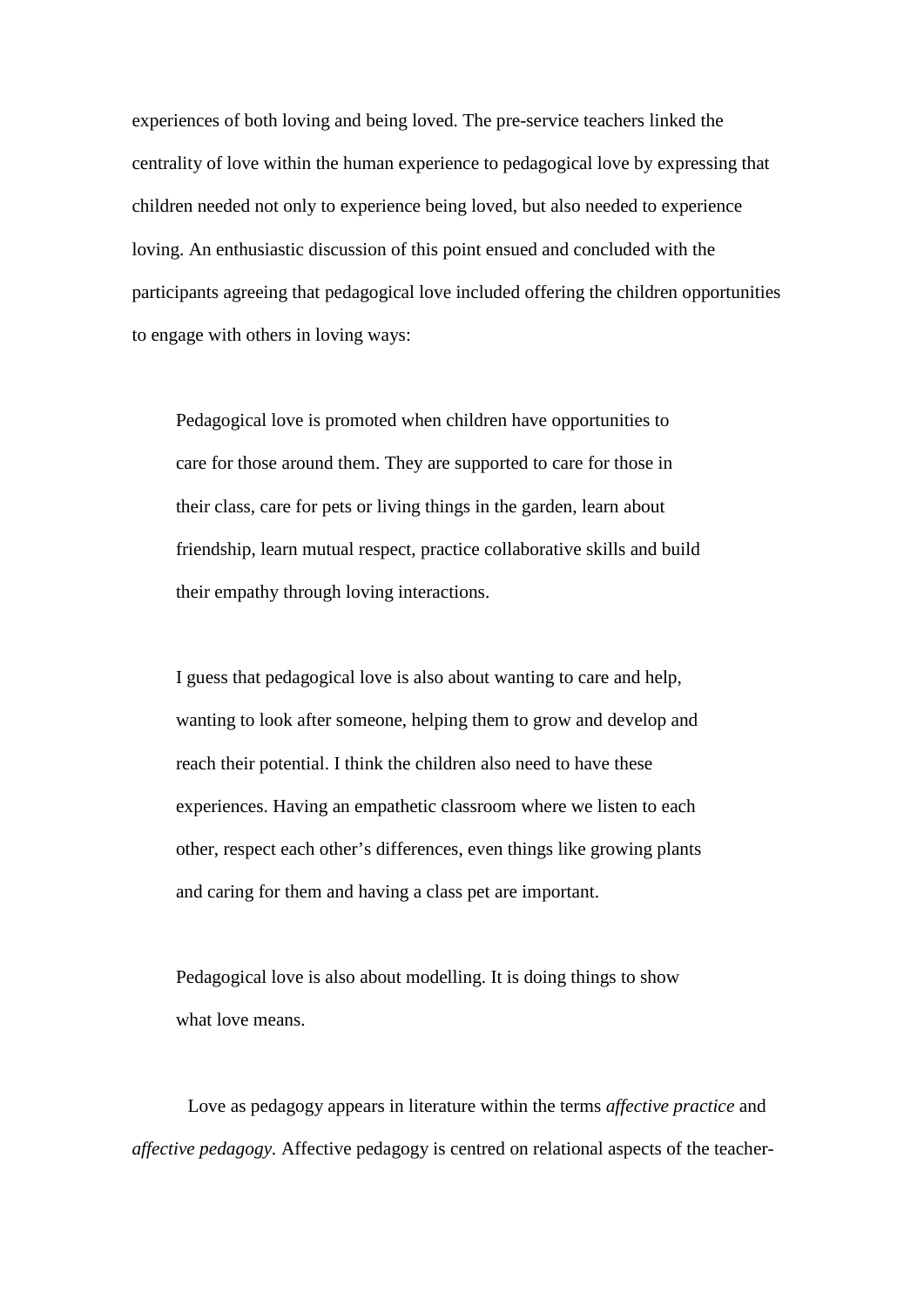student interaction. Affective pedagogy requires a giving of the self, on behalf of the educator, in order to invest in a relationship with the student. Emotional modelling in this context is central to this concept. This involves the educator giving of themselves in a very authentic way. Patience (2008) explains that for the teacher, it entails accepting emotional vulnerability as well as engaging in the conveying of knowledge. It also requires the highest ethical integrity. To act with love is to care; to care with the integrity of love is a deep professional commitment within early childhood education.

### *Pre-service teachers' perspectives on why they are committed to practising a pedagogy based on love*

When asked why they are committed to practising a pedagogy based on love, the preservice teachers identified two main motivations both of which centre on the benefits for the child's overall development. These motivations are rooted in a dual belief that love, inclusive of pedagogical love, leads to the child developing a greater sense of agency, and a greater degree of integrated and holistic development thereby supporting their overall development.

#### *A pedagogy of love leads to a sense of agency*

The focus groups strongly agreed that a pedagogy of love leads to a sense of agency within the children:

If you feel loved by your teacher, you are going to think I am worthwhile, I am good, I am special. All of which will help you to grow in confidence and confidence is going to help you to feel happier and be a better learner and a more effective communicator.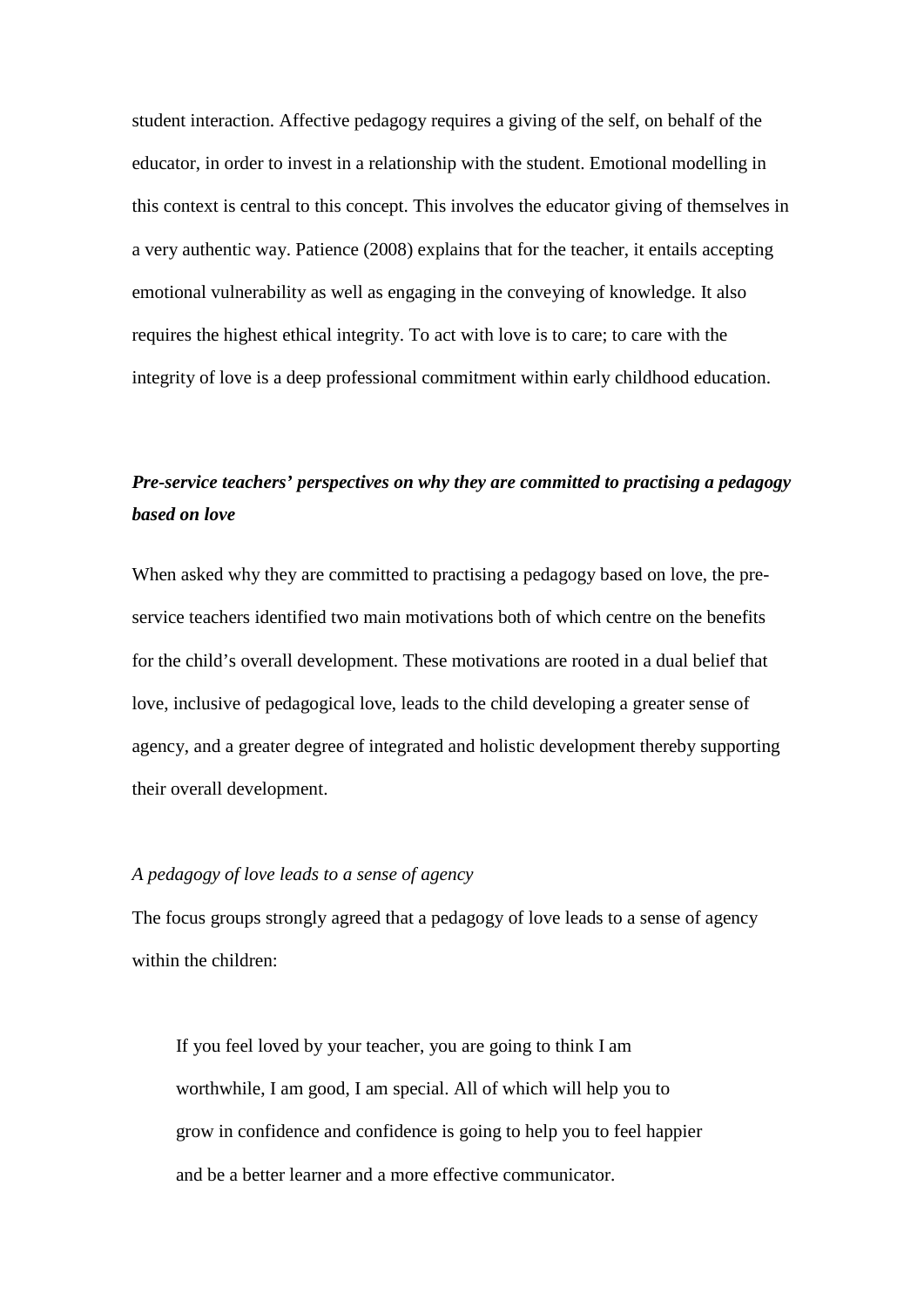The origin of this view among participants was again strongly linked to their sense of vocation; with pedagogical love being intertwined with a shared perspective on what defined an early childhood educator.

I think it is an important part of being a good early childhood educator, it is important for me anyway. I want to be that type of teacher, a loving, caring, nurturing one. They are the teachers that make the biggest difference in children's lives.

Again, the participants drew from their own educational experiences as children and spoke about loving educators who made a difference to them. They used these experiences to integrate what pedagogical love gave them as children and what they hope to actualise as future educators:

A loving teacher makes you feel important and gives you a sense of I'm a good person or a belief in yourself to drive you further, …like my Year One teacher…she still shows an interest in all our lives…she's still someone to talk to…she's always there…when she taught me, I knew she was there for me and that made me feel really good.

I have been lucky enough to have teachers who made me feel love. It is a very good feeling as a child. I felt that I had all of these people that loved me and I believe that it has made me a better person I think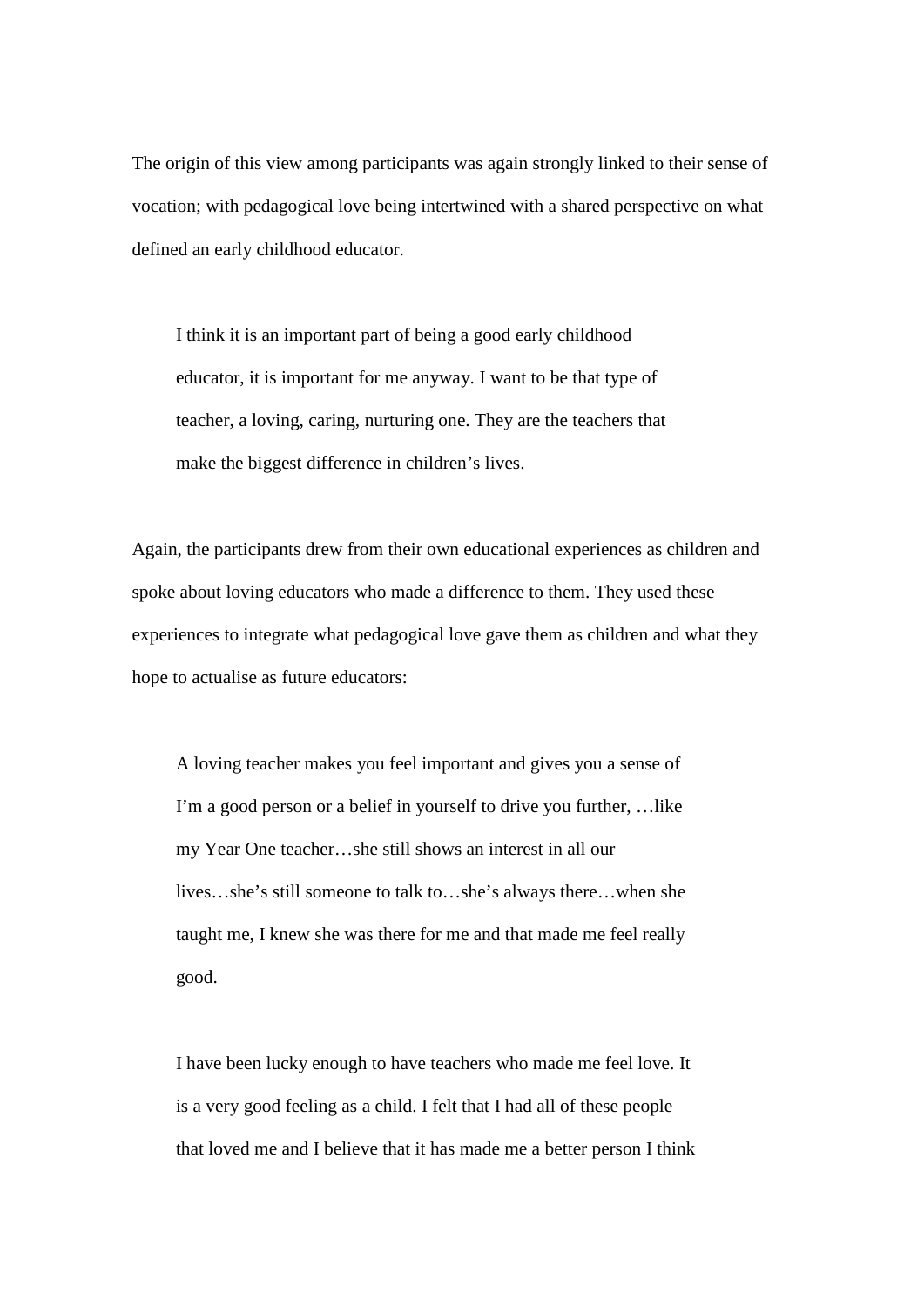it is really important for educators to show children how much you care. It helps with their assertiveness and confidence and that can make a big difference to a child.

#### *Children who are loved by their educator grow holistically*

Loreman (2011) wrote that passion infuses all that educators do–or it should! The passionate educator who knows his/her students, who plans for their needs, who brings together the classroom community, is embracing a pedagogy of love. If educators truly believe that children learn from the context they are in and the adults in their world, then "growing up in a loving environment may well engender a greater capacity for empathy, kindness, affection…" (p. 107).

The view that children learn best when they have developed a secure attachment to the teacher is commonplace within literature, particularly in the field of early childhood. Bowlby's (1988) attachment theory clearly describes the need for children to develop a secure base. The secure base, expands as does the child's distance from the secure base as the child develops his/her sense of confidence and autonomy. Attachment theory becomes connected to self-regulation as the child internalises the feelings of security and begins to develop strategies to cope with their own emotions (Drake, Belsky & Fearon, 2014). Self-regulation and these secure attachments in early childhood are linked to 'love'. Emotionally-based relationships are the bridges between people (Maatta & Uusiautti, 2011) and these bridges become the solid foundations on which greater depths of knowledge and skill acquisition occur.

Love significantly influences the development of the brain. Gerhardt (2014) describes the influence that the emotional connection of love has on the developing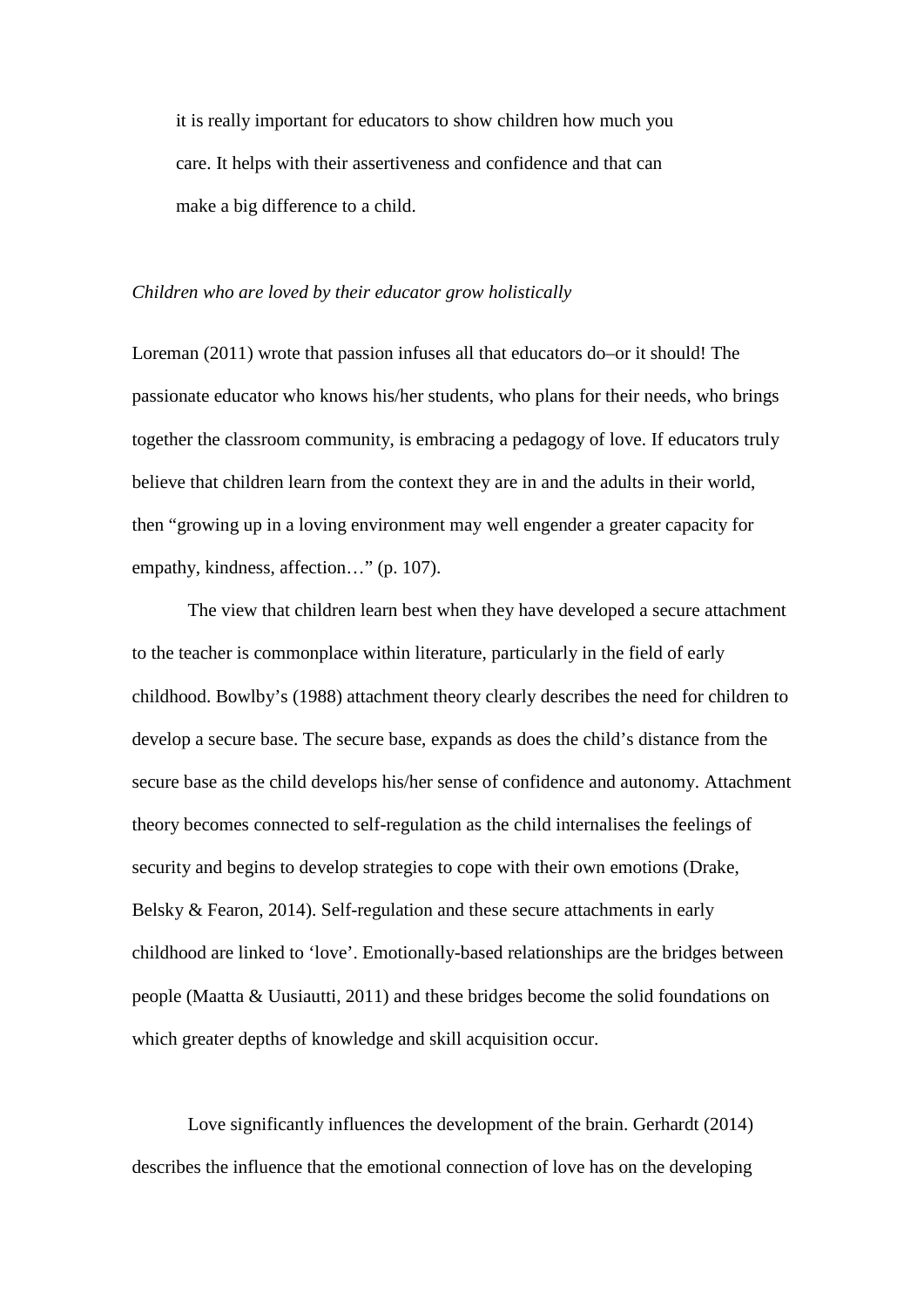brain, commencing in utero. When babies are loved, the level of stress hormones such as cortisol are reduced when compared to babies of mothers who are depressed, removed or resentful. Increased levels of stress hormones pre or post-natal, have debilitating and long term negative consequences for the child's future development.

There was a strong sense among participants of this study that children who are loved by their educator grow holistically. They defined positive holistic growth as developing more positive attachments, holding a more positive world view, engaging in more positive relationships and having overall better outcomes in social and emotional domains as well as cognitive domains. Several participants explained in different ways that they believe children need healthy attachments at school and at home; that a healthy attachment reaped rewards within the child's sense of personhood and as such supported their holistic development. This discussion was lengthy, animated and passionate. The participants made linkages between experiences of pedagogical love and personal development:

Attachment is important at home and in education, children need a sense of love to feel they belong and that in turn helps their development of who they are as a person, how they see themselves and then how they act and how they learn.

Between personal development and resilience:

The child who has had an educator who has loved them (sic) will have a stronger sense of being who they are and a better sense of belonging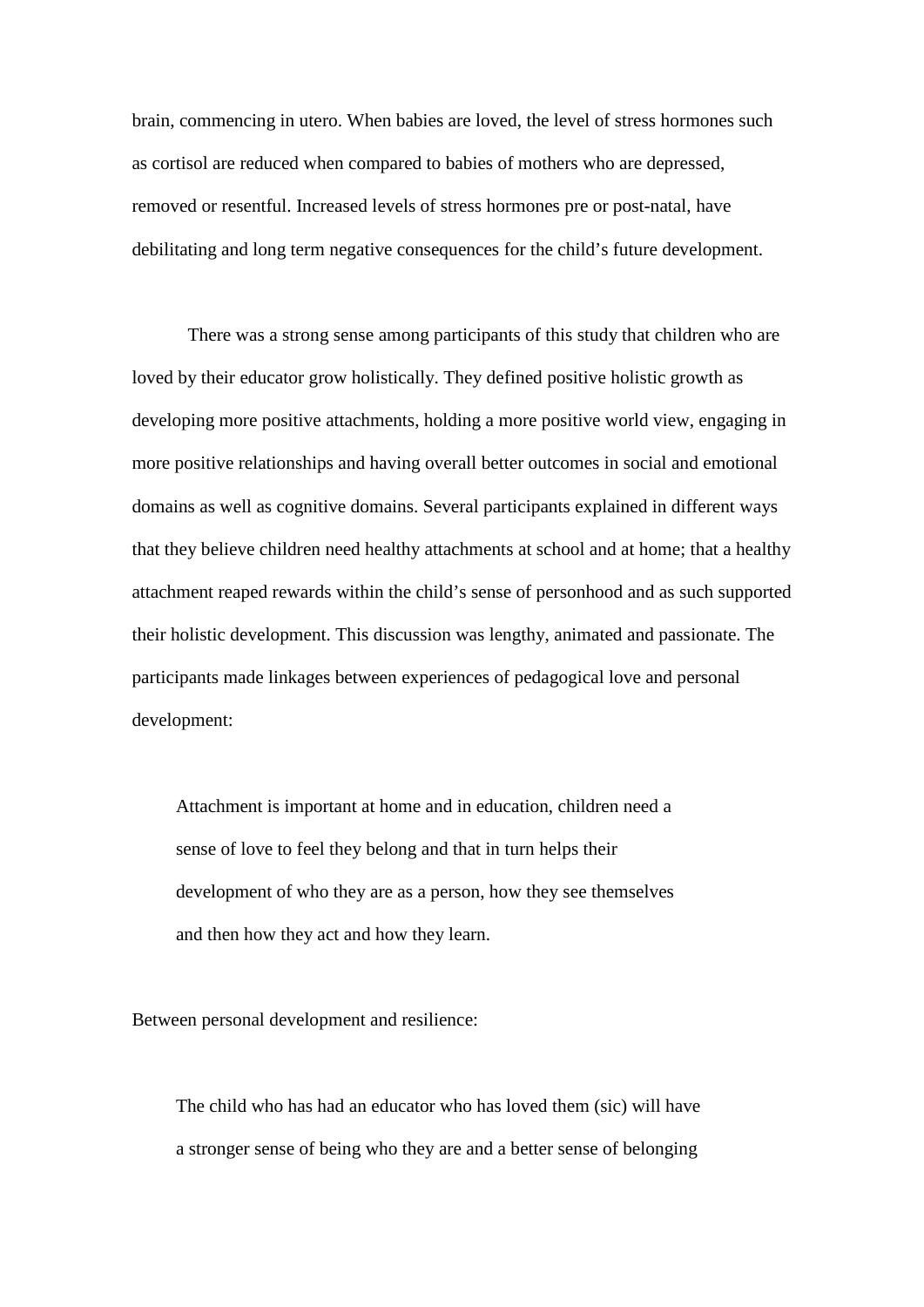when they are at that point in their life. Greater belonging and a stronger sense of yourself gives you resilience. They'll have stronger resilience because they've been taught that's okay, you can go on to the next thing.

Between pedagogical love and spirituality and morality:

It's about spirituality too, being loved is a spiritually connecting experience. If you are surrounded by love, you feel connected to everything and you can better understand the importance of goodness. And you can better feel that you could also be loved by God.

Yes and you can be good in the world too because those that love you have been good to you. So it helps a child morally because morality and love are connected and love shows us what is right and what is wrong*.* 

On this point regarding the relationship between spirituality and pedagogical love, the participants have touched on an aspect of pedagogical love, which Cloninger (2008) identified. To love the children in your educational care attends to their spiritual capacity (Cloninger, 2008), an aspect so frequently overlooked in the educational agenda. Love nurtures children's spiritual capacity through the unconditional response of the educator (Cloninger, 2008). *Agape* love is "love in action" stated Martin Luther King Jr. (1991, pp. 19−20) "and this agape love calls us to recognise the connectedness of humanity." (pp. 19-20)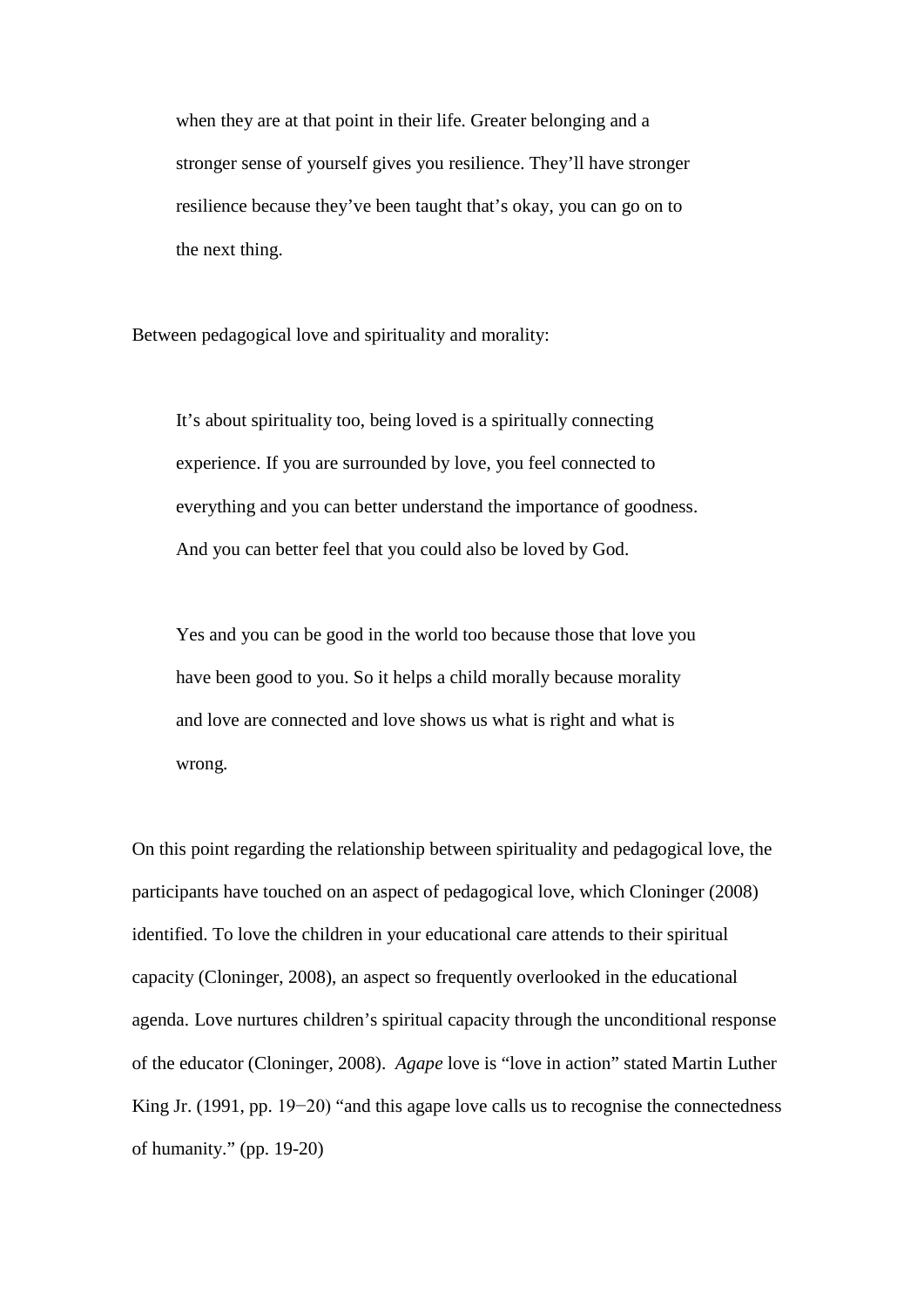The discussion concluded with an enthusiastic exchange of summary statements where the participants spontaneously sought to bring their views together into encapsulating descriptions of their overall views on the value of pedagogical love:

If love is the basis for attachment and attachment is the basis for wellbeing and wellbeing impacts all learning...then children will have much more beneficial outcomes in education if they are loved by their educators because they have this firmer foundation...this foundation helps them develop more positive mental mind-maps like 'I am a good person', 'The world is good', 'I can accomplish good things'. Versus the child who doesn't feel loved or connected in day-care or school who grows up stressed and starts to develop negative self-perceptions which impact formal learning and relationships, resilience and mental health.

Well...when you put it like that...

#### **Conclusion**

Love has been left out of discourse on education for too long (Page, 2013) implying the subject is somehow taboo (Page, 2011). Research explicates that working mothers selecting childcare arrangements for their children do so with the hope that their children will develop loving relationships with their educators/carers. Love cannot be bought or sold as a commodity; there can be no requirement for love (Lynch, 2007). However, a loving attachment is what mothers hope for when making childcare choices (Page, 2013).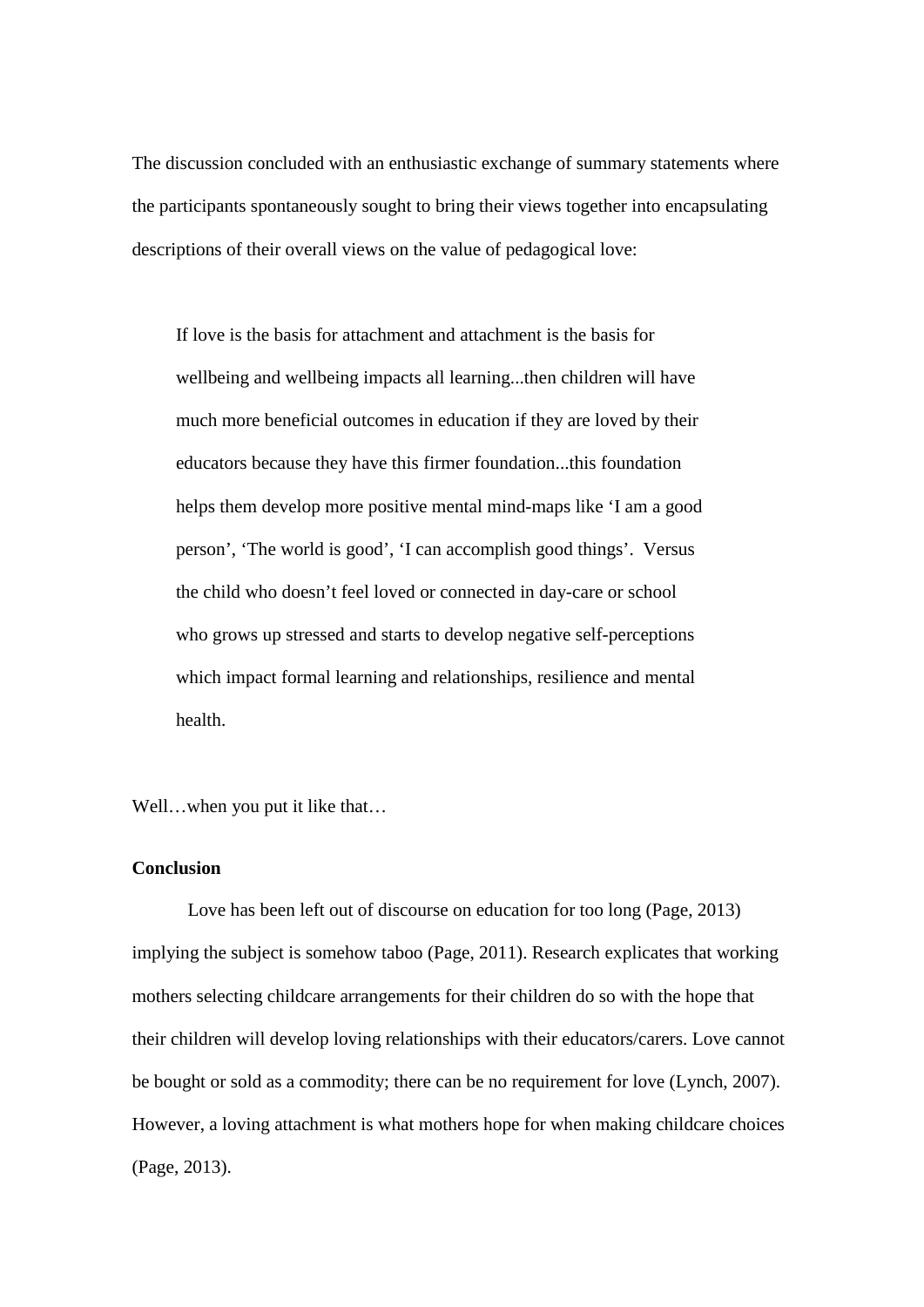The relationship a child has with his or her teacher has a profound influence on the child. A positive connection can lead to greater engagement with learning (Libbey 2004; Roorda et al 2011; Runco 2012, 2013). It is also one of the most important factors in the generation of positive academic and social outcomes in education (Keddie & Churchill, 2005). Assiter (2013) affirms that it is the role of the educator, as a rolemodel for students, to demonstrate their own love for the world and to subsequently impart this to students. Furthermore, the role of the educator is described as one that moves between teacher and learner, recognising the mutuality inherent in the teaching and learning process.

When a relationship of 'love' exists between teacher and student, the learning that takes place becomes so much more, it necessitates a "sociocognitive context" (Cloninger, 2008). The learning transcends the boundaries of knowledge and skill attainment to become learning about the self, about humanity and about connectedness with others (Cloninger, 2008). Assiter (2013) makes the claim that contemporary education has changed and now follows a more entrepreneurial approach; one that focuses more on knowledge and skill acquisition. Assiter (2013) argues that a sole focus on knowledge and skills is to the detriment of other necessary components of the teaching and learning process in particular, the love of learning.

The findings of this research project clearly show that for this group of future early childhood educators, there is no narrowing of their pedagogical aspirations. They evidently understand the depth of their influence. The commitment to the children they will teach that these participants demonstrated was heartening; as were their insights into how they will work to meet children's complex needs within a complex professional landscape.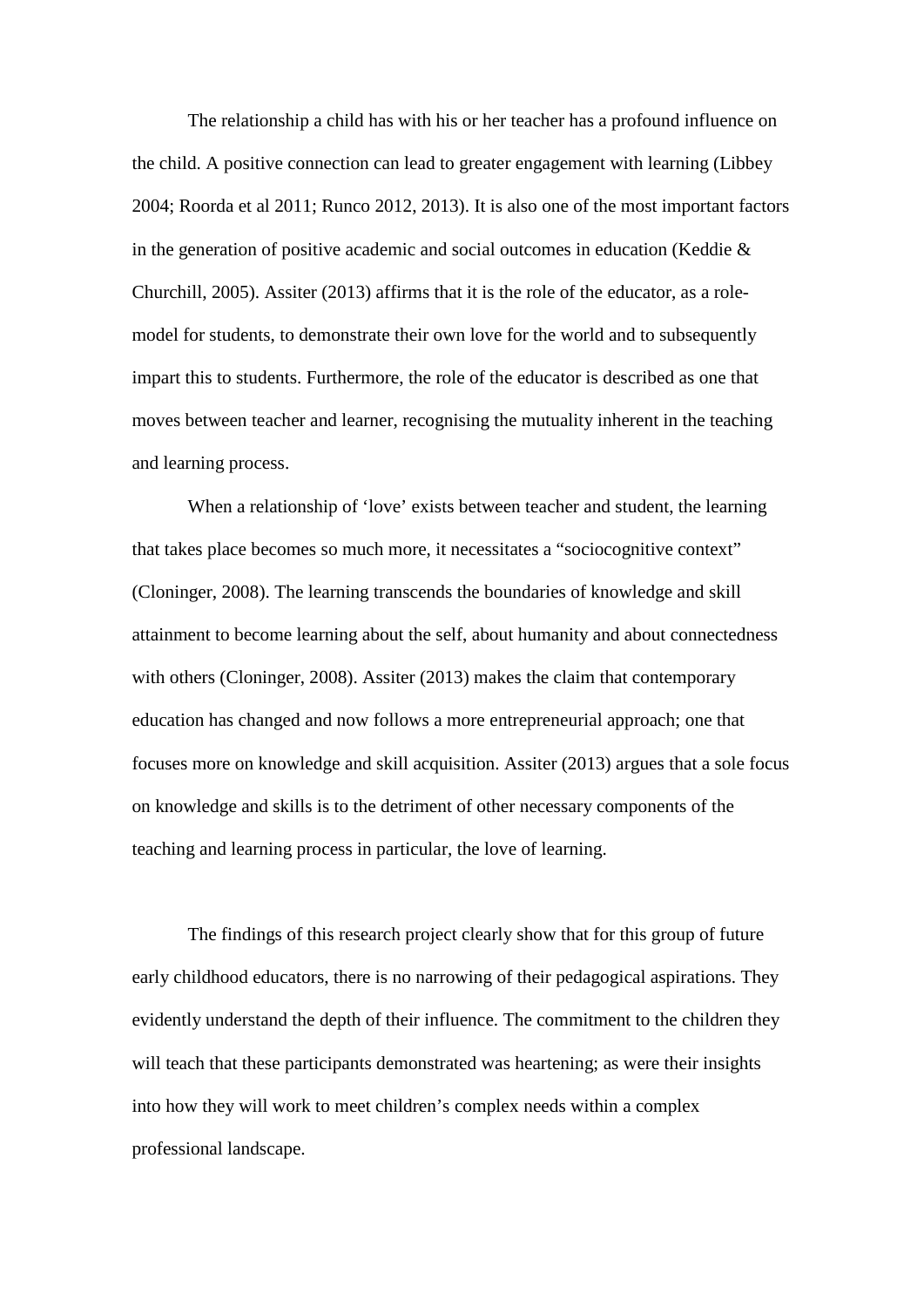One surprising feature of the findings was that fear and fearfulness was much less present than consideration and commitment. The participants' sense of vocation and vision of practice as rooted within vocation was stronger than any message which jarred with their clarity of thought around what it means to be an early childhood educator. There was a general air of lucidity of purpose that gave strength to a commitment to overcome these challenges and be truly present within their practice. This clarity that a pedagogy of love was not simply about actions but also about presence is a true embodiment of affective pedagogy as defined by *a giving of the self.*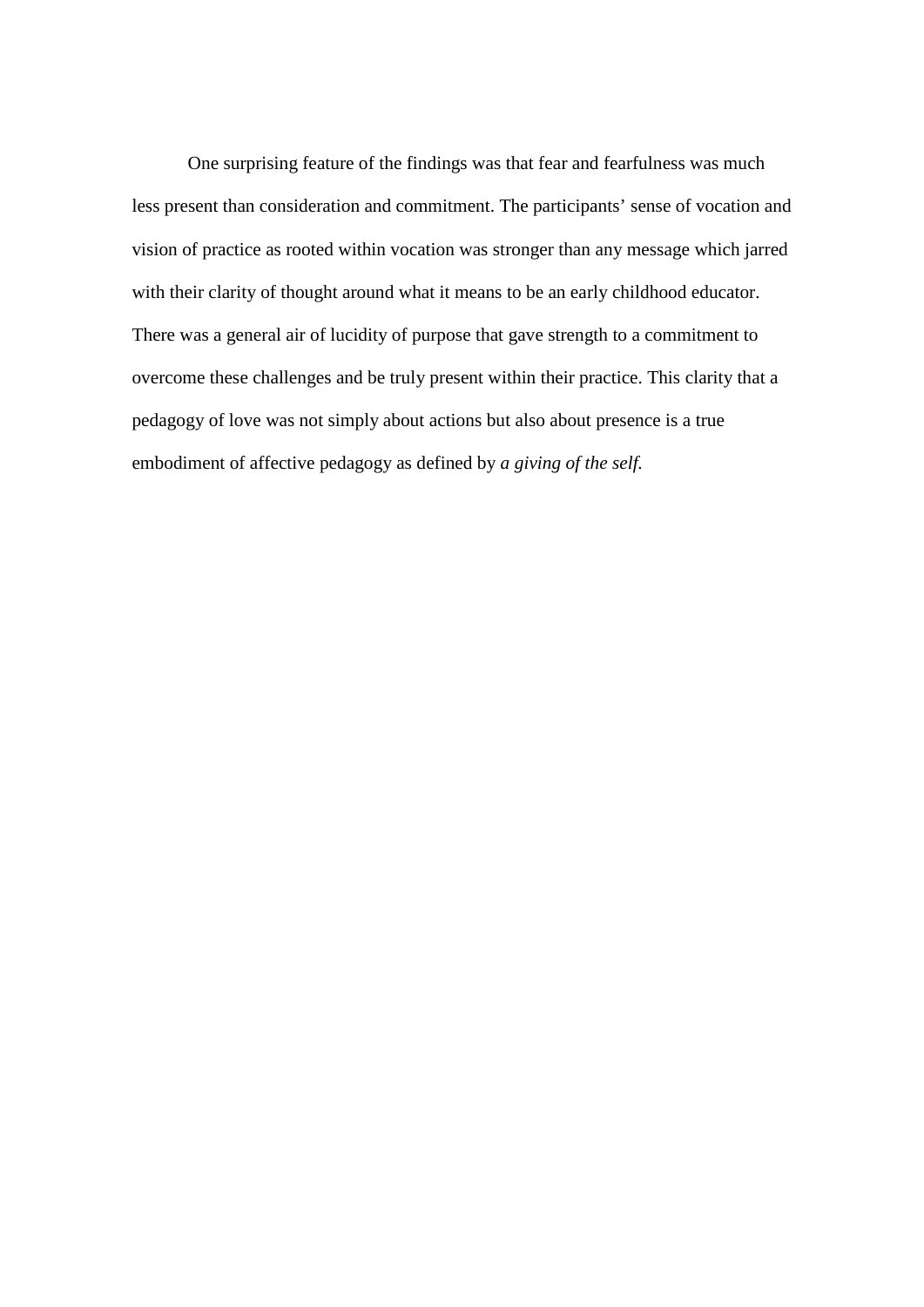#### **References**

- Assiter, A. (2013), Love, Socrates, and Pedagogy*. Education Theory, 63*(3), 253–263. doi:10.1111/edth.12022.
- Bowlby, J. (1988). *A secure base: Parent–child attachment and healthy human development* (Vol. xii). New York, NY: Basicbooks.
- Cho, D. (2005). Lessons of love: psychoanalysis and teacher-student love. *Educational Theory 55*(1), 6-96.
- Cloninger, K. (2008). Giving beyond care: An exploration of love in the classroom. *Curriculum & Teaching Dialogue*, *10*(1/2), 193-211.
- Cygnaeus, U. (1910), Uno Cygnaeuksen kirjoitukset Suomen kansakoulun perustamisesta ja ja ̈rjesta ̈misesta ̈ (Uno Cygnaeus's Writings About the Foundation and Organization of the Finnish Elementary School), Kirjayhtyma ̈, Helsinki.
- Department for Education, Employment and Workplace Relations. (2009). *Belonging, Being and Becoming: The Early Years Learning Framework.* Canberra: Commonwealth of Australia.
- Doyle, C., & Cicchetti, D. (2017). From the cradle to the grave: The effect of adverse caregiving environments on attachment and relationships throughout the lifespan. *Clinical Psychology: Science and Practice, 24*(2), 203-217. doi:10.1111/cpsp.12192
- Drake, K., Belsky, J., & Fearon, R. M. P. (2014). From early attachment to engagement with learning in school: The role of self-regulation and persistence. Developmental Psychology, 50(5), 1350-1361. doi:10.1037/a0032779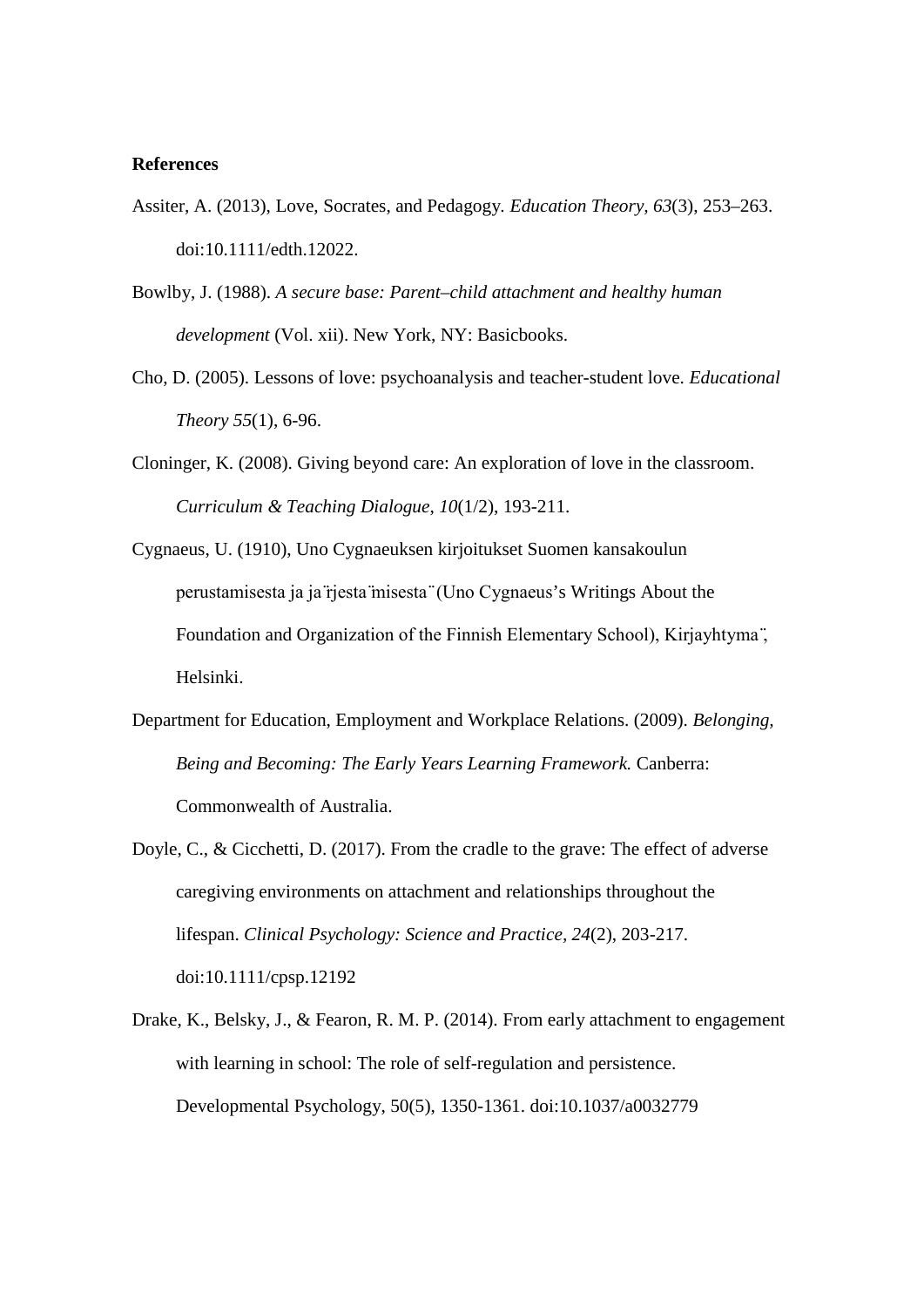- Fehr, B., Harasymchuk, C., & Sprecher, S. (2014). Compassionate love in romantic relationships: A review and some new findings. *Journal of Social and Personal Relationships, 31*(5), 575-600. doi:10.1177/0265407514533768
- Gerhardt, S. (2014). *Why love matters: How affection shapes a baby's brain* (2nd; ed.). Hoboken: Routledge Ltd - M.U.A. doi:10.4324/9781315758312
- Haavio, M. (1948). *Opettajapersoonallisuus [Teacher personality]*. Jyväskylä, Finland: Gummerus.
- Hatt, B. E. (2005). Pedagogical love in the transactional curriculum. *Journal of Curriculum Studies, 37*(6), 671-688. doi:10.1080/00220270500109247
- Keddie, A., and Churchill, R. (2005). "Teacher-Student Relationships." In *Teaching Middle Years: Rethinking Curriculum, Pedagogy and Assessment*, edited by Donna Pendergast and Nan Bahr, 211-225. Crows Nest, NSW: Allen & Unwin.
- King, M. L., Jr. (1991). A testament of hope: The essential writings and speeches of Mar- tin Luther King, Jr. (J. M. Washington, Ed.) New York: Harper Collings.
- Libbey, H. P. 2004. "Measuring Student Relationships to School: Attachment, Bonding, Connectedness, and Engagement." *Journal of School Health* 74 (7): 274-283. doi: 10.1111/j.1746-1561.2004.tb08284.x.
- Loreman, T. (2011). *Love as Pedagogy*. Sense Publishers: The Netherlands.
- Lynch, K. (2007). Love labour as a distinct and non-commodifiable form of care labour. *The Sociological Review 55* (3): 551–570.
- Maatta, K. & Uusiautti, S. (2011). Pedagogical love and good teacherhood. *In Education, 17* (2).
- O'Connor, D. (2016). The golden thread: Educator connectivity as a central pillar in the development of creativity through childhood education. an irish life history study. *Education 3-13, 44*(6), 671-681. doi:10.1080/03004279.2014.999343